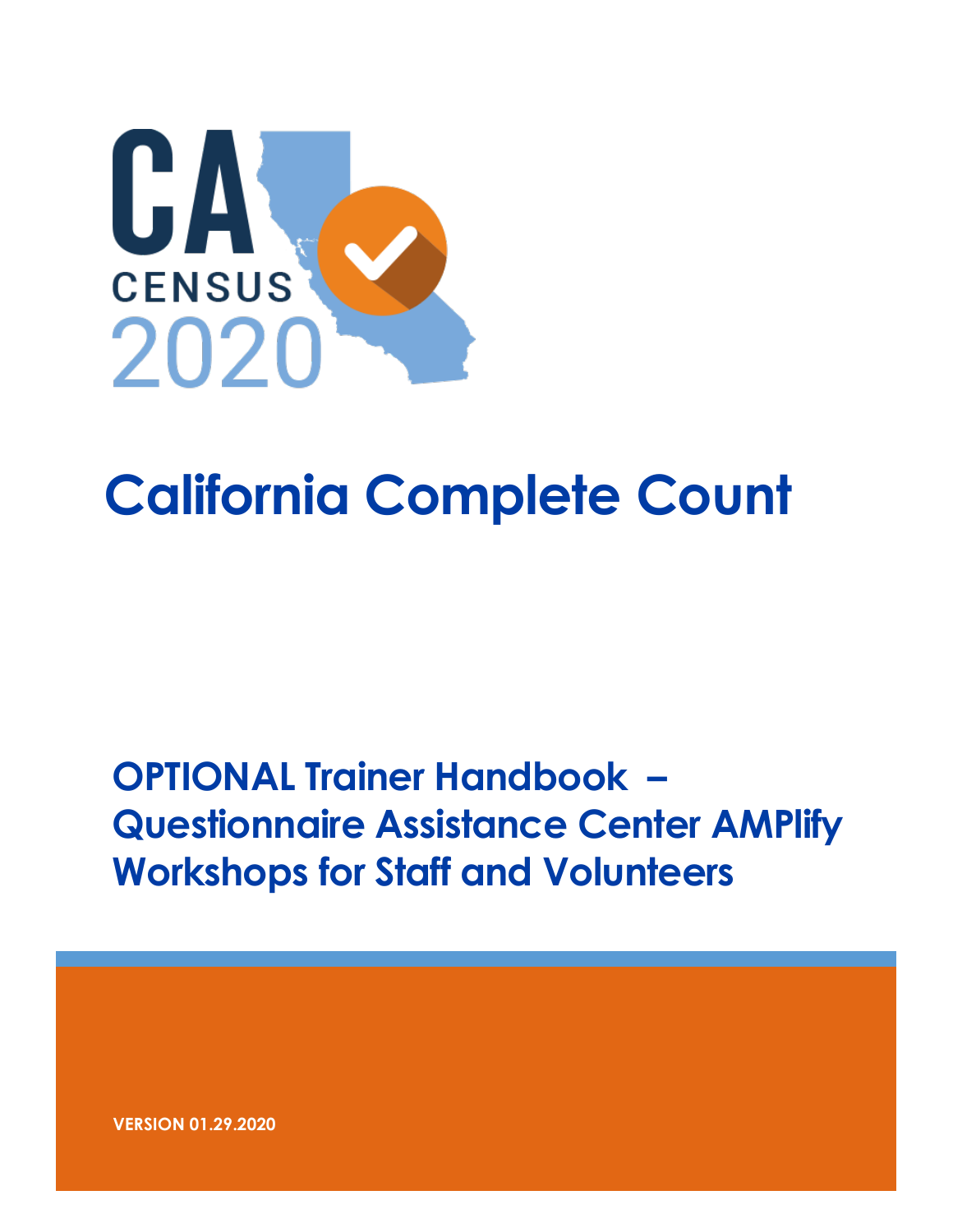

In addition to the Questionnaire Assistance Center (QAC) 101 training presentation deck, trainers may opt to use the QAC AMPlify workshops included in this handbook to further enhance key soft skills that QAC staff and volunteers may use as they engage with members of the community at a QAC site. These workshops are not mandatory, and trainers may opt to use any or all of this content.

## **Table of Contents**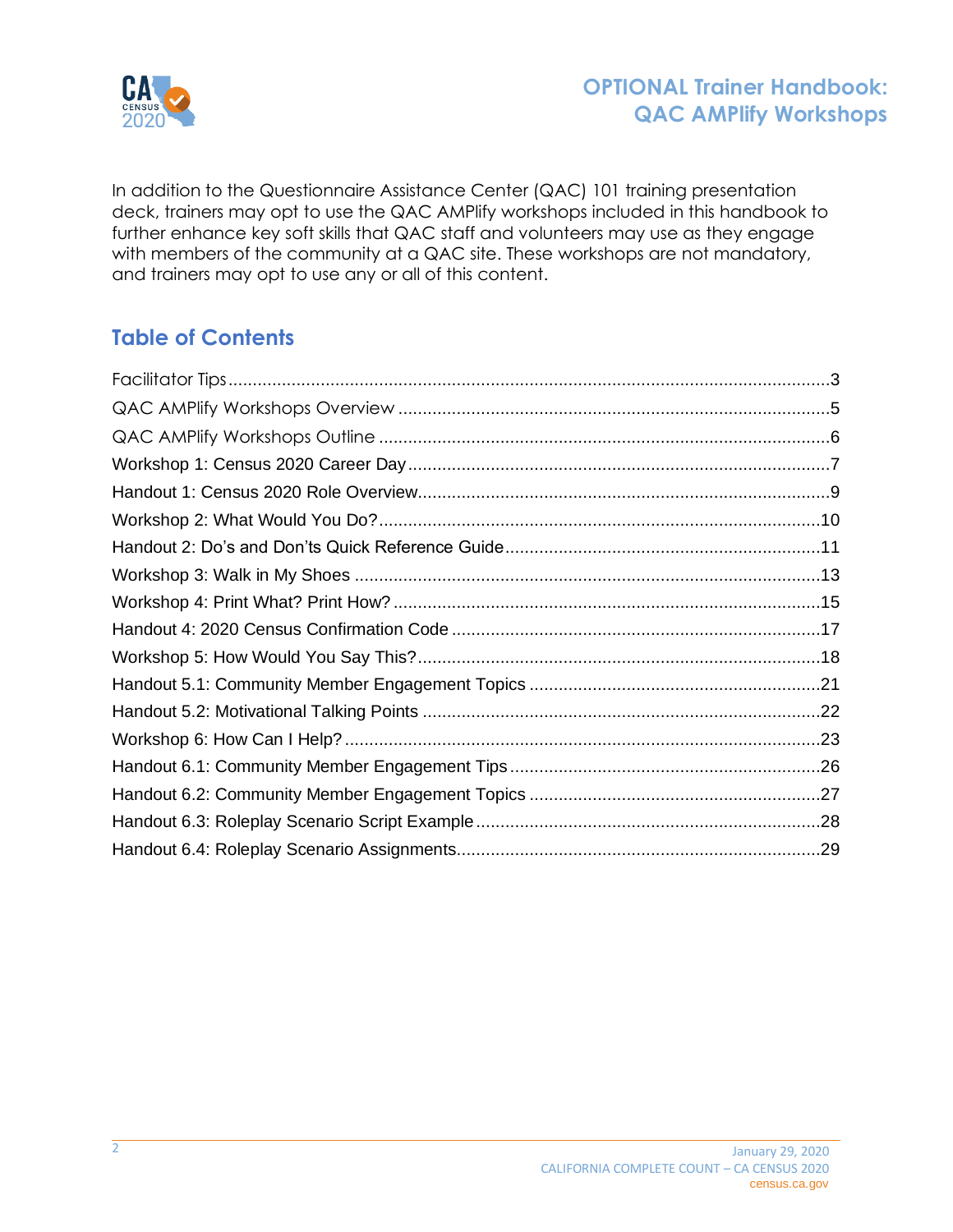

## <span id="page-2-0"></span>**Facilitator Tips**

### **Adapt Materials To Your Constituency**

The **AMP**lify workshops in this handbook were written to provide staff and volunteers with solid understanding of key soft skills needed to **Assist** and **Motivate** community members visiting a Questionnaire Assistance Center (QAC) to **Participate** in the 2020 Census by completing a questionnaire. You are encouraged to think of the specific needs of your community (e.g. in-language and cultural congruence) and to customize/modify these workshops to support the needs of training participants.

#### **Be Aware of the Level of Technical Knowledge Participants May Have**

These training activities focus on the valuable community-facing role that QAC staff and volunteers will perform. Partners may choose to edit any content to match the technical knowledge level of their organization's staff and volunteers.

Please make sure that your organization's trainers provide staff and volunteers with the QAC 101 Training for Staff and Volunteers prerequisite before facilitating any of the activities in this handbook. Be sure to ask questions throughout the workshop to gauge the audience's level of comfort with any terminology or subject matter discussed in the training.

#### **Goals and Learning Outcomes**

Each of the activities in this handbook includes learning outcomes. These objectives set the purpose of the workshop and should be at the forefront of all trainers' minds. During each workshop, be sure to pay close attention to participant dynamics, such as:

- What is the energy level like?
- What is being said?
- Are there points that do not seem to "click" with participants?

Please feel free to adjust the discussion questions or the structure of the workshop if any element of the training does not resonate with your organization's staff and volunteers.

#### **Connect With Your Participants**

During each workshop, please **actively listen** to participants by giving them your full attention as they speak. As a facilitator, it is important to stay focused, be aware of your body language, and use eye contact to connect with the participants.

Please affirm participants' comments by following up with thoughtful questions that draw out more information or provide further clarification. Facilitators should keep their questions open-ended to spark more dialogue amongst participants.

### **Create Group Agreements**

A useful way to start any training is to create a set of working agreements that participants commit to throughout the training.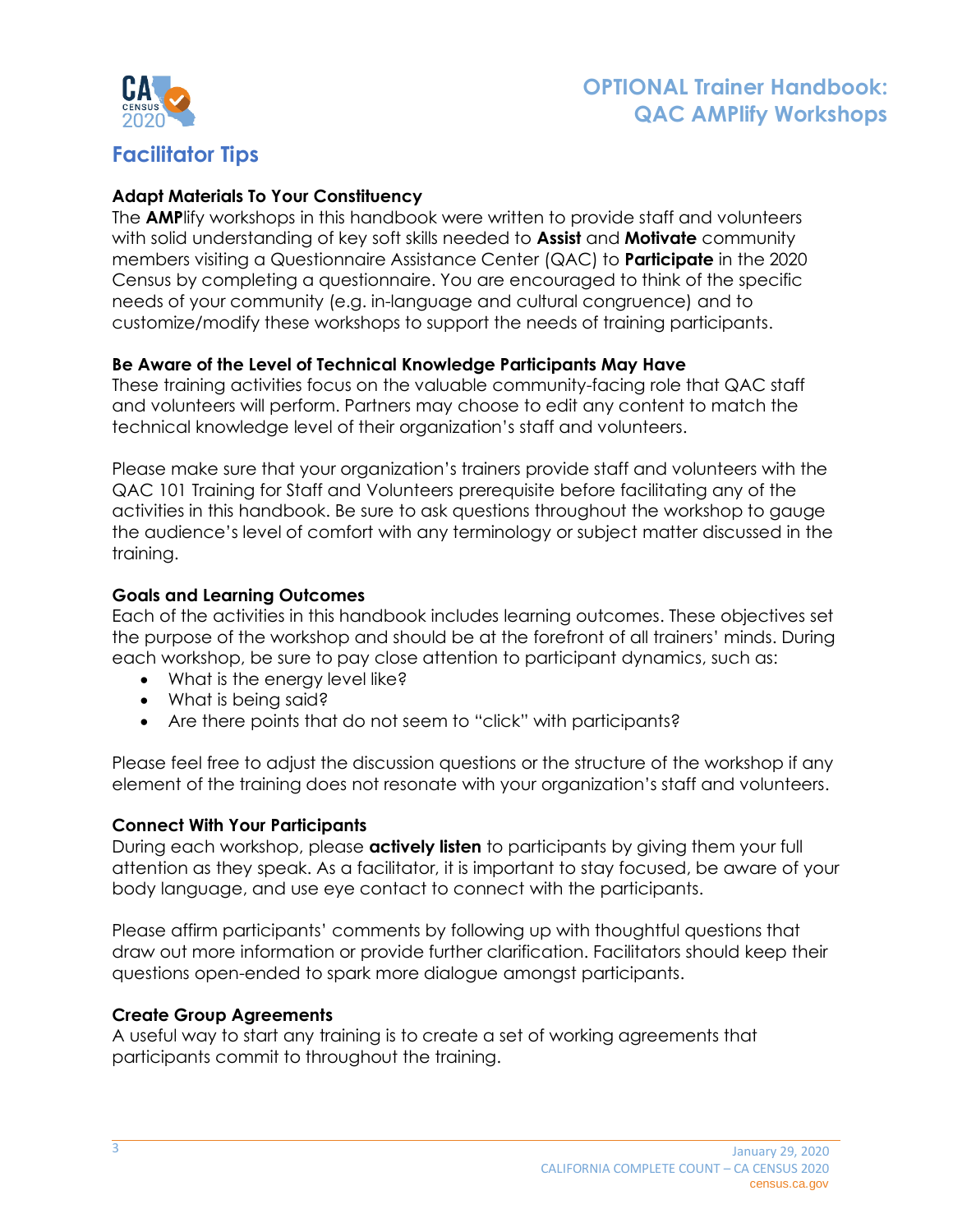

Some common group agreements include:

- **One mic:** When one person is talking, others are listening and not talking.
- **Move up, move up:** "Move up" your listening if you have been talking a lot during the training. "Move up" your participation if you have been quiet during the training.
- **Assume positive intent:** If another participant states something you do not agree with, assume their best intentions and ask clarifying follow-up questions.
- **Use "I" statements:** When stating opinions, participants should use "I" to speak for themselves, instead of a more general "we," which implies group consensus.
- **Be open to different ideas:** Remind participants that there is a mix of cultures and backgrounds that might be different from their own.
- **Take breaks if you need to:** Encourage participants to be comfortable and remind everyone where the restrooms and water fountains are located at the training site.

### **Workshop Format**

Each of the activities in this curriculum was designed to augment a section of the QAC 101 Training for Staff and Volunteers. The activities provide an expected training runtime, including time allotted to answer participants questions or address concerns.

A white board or flip chart and markers are recommended for all activities in this handbook.

Be sure to print or digitally share with participants all handouts needed for the QAC AMPlify workshop you will facilitate.

The workshops in this handbook were designed for groups of about 24 people so that everyone has the opportunity to actively participate.

Should a trainer opt to complete all the activities in the handbook, it will take approximately **3.5** hours.

**Note:** The times listed in each workshop section are estimates that have time built-in for Q&A dialogue with participants during the workshop. The actual workshop time will vary based on trainers' facilitation style, class size, and participants' learning pace.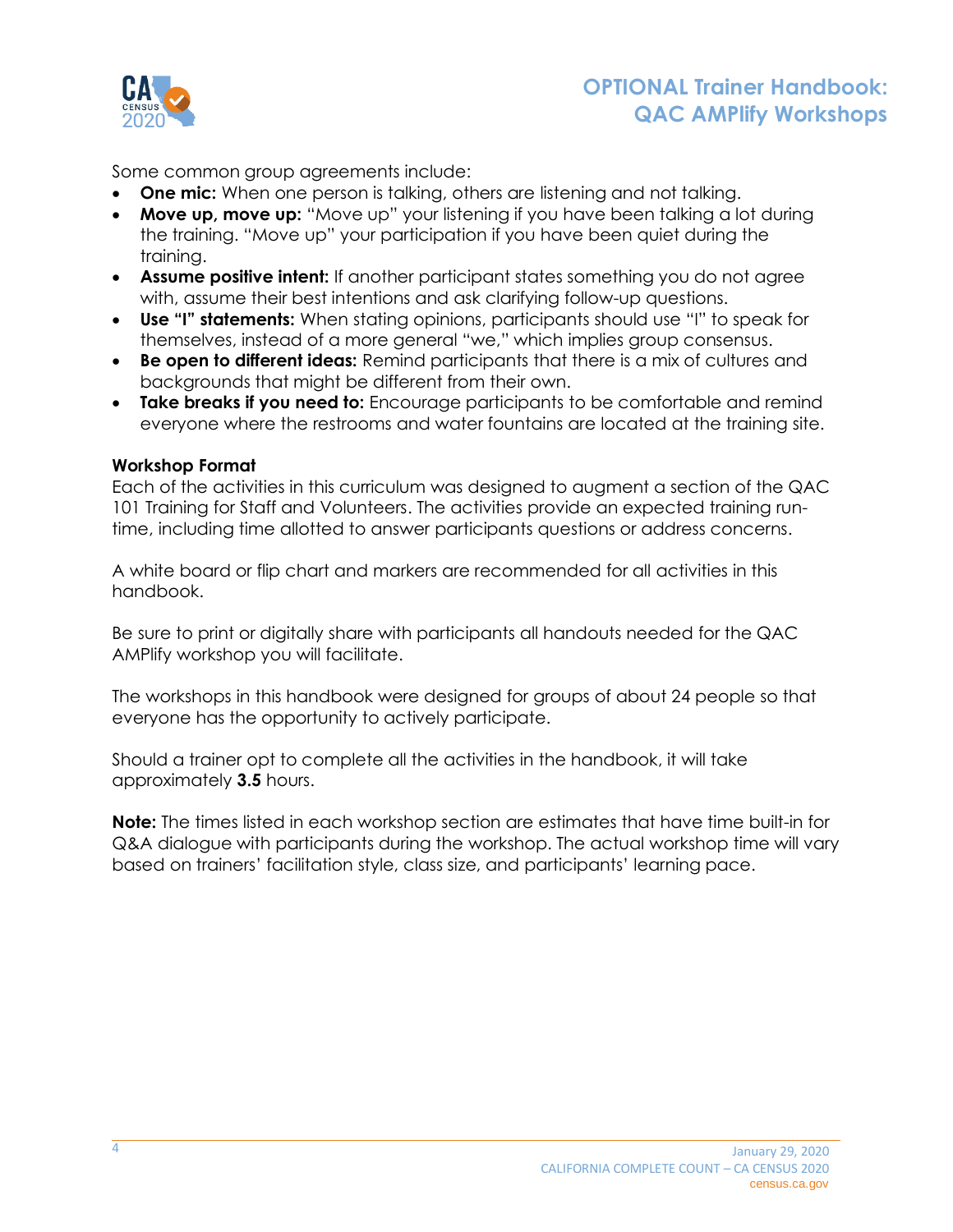

## <span id="page-4-0"></span>**QAC AMPlify Workshops Overview**

**AMP**lify represents the people-centric **Assistance** and **Motivational** communications that community partners facilitate at a Questionnaire Assistance Center (QAC) to amplify the importance of **Participating** in the 2020 Census.

The **AMP**lify workshops explore how trainers can employ the lessons learned from the QAC 101 training to enhance key soft skills that QAC staff and volunteers will use to effectively **Assist** and **Motivate** all community members to **Participate** in the 2020 Census.

#### **What key soft skills are complementary to the QAC AMP**lify **Workshops?**

The table below outlines two complementary soft skills that are essential to **AMP**lify the importance of participating in the 2020 Census.

| $\circledS$ | Active Listening: Mindfully listening to what community members are saying to<br>gain information and perspective while treating the community member<br>with respect to foster an environment of trust and mutual understanding<br>within the QAC. |
|-------------|-----------------------------------------------------------------------------------------------------------------------------------------------------------------------------------------------------------------------------------------------------|
| ⋍⋍⋍         | <b>Motivational Communications:</b> Respond to community members' questions in a<br>manner that acknowledges their expressed concerns and instills trust in their<br>completion of the 2020 Census at the QAC.                                      |

### **What are the primary learning objectives of the QAC AMP**lify **workshops?**

The table below outlines the two primary learning objectives of the QAC **AMP**lify workshops.

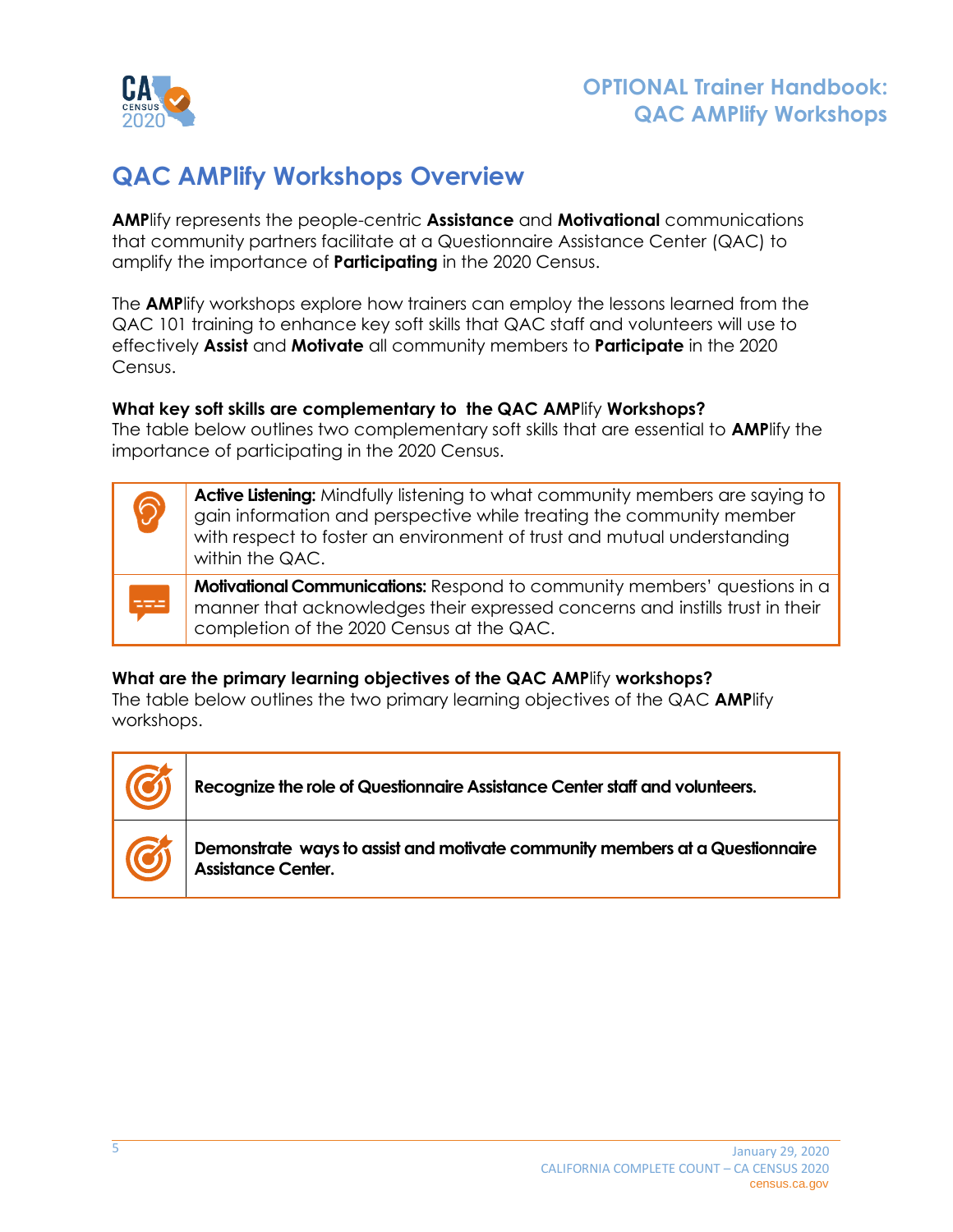

## <span id="page-5-0"></span>**QAC AMPlify Workshops Outline**

| Workshop<br><b>Name</b>                                  | <b>Workshop Description</b>                                                                                                                                                                                                                                                                                                                                         | <b>Related QAC</b><br>101 Section | <b>Duration</b> | <b>Training</b><br><b>Priority</b> |
|----------------------------------------------------------|---------------------------------------------------------------------------------------------------------------------------------------------------------------------------------------------------------------------------------------------------------------------------------------------------------------------------------------------------------------------|-----------------------------------|-----------------|------------------------------------|
| <b>Workshop 1:</b><br>"Census 2020<br><b>Career Day"</b> | Describe the roles for two principal Census<br>organizations - the USCB and the Census<br>Office and understand the grassroots role<br>of QAC staff and volunteers to assist and<br>motivate community members to<br>participate in the 2020 Census.                                                                                                                | QAC<br>Fundamentals               | 35 mins         | 4                                  |
| <b>Workshop 2:</b><br>"What Would<br>You Do?"            | Review the Do's and Don'ts for QAC staff<br>and volunteers and use peer feedback to<br>respond to questions or address concerns<br>expressed by participants.                                                                                                                                                                                                       | Engagement<br>Fundamentals        | 35 mins         | 5                                  |
| <b>Workshop 3:</b><br>"Walk in my<br>Shoes"              | Review the U.S. Census Bureau (USCB)<br>$\bullet$<br>options for community members to<br>complete the 2020 Census.<br>Recall a time when each participant<br>$\bullet$<br>may have felt uncomfortable<br>disclosing their personal information,<br>so participants may use an<br>empathetic lens when engaging with<br>and assisting community members at<br>a QAC. | Engagement<br>Fundamentals        | 20 mins         | 1                                  |
| <b>Workshop 4:</b><br>"Print What?<br><b>Print How?"</b> | Review when the 2020 Census<br>Confirmation Code is displayed on the<br>screen for the online form and discuss<br>ways community members may record<br>their 2020 Census Confirmation Code.                                                                                                                                                                         | Engagement<br>Fundamentals        | 15 mins         | 6                                  |
| <b>Workshop 5:</b><br>"How Would<br>You Say<br>This?"    | Review the definition of motivational<br>$\bullet$<br>communications.<br>Explore samples of motivational<br>$\bullet$<br>talking points.<br>Create new talking points using a<br>natural and authentic way of<br>communicating to instill trust as QAC<br>staff and volunteers engage and<br>motivate community members                                             | Engagement<br>Fundamentals        | 45 mins         | $\overline{2}$                     |
| <b>Workshop 6:</b><br>"How Can I<br>Help?"               | Roleplays with QAC staff and volunteers<br>to help them model key soft skills learned<br>and engagement steps to understand<br>how to engage, assist, and motivate<br>community members.                                                                                                                                                                            | Engagement<br>Fundamentals        | 60 mins         | $\mathbf{3}$                       |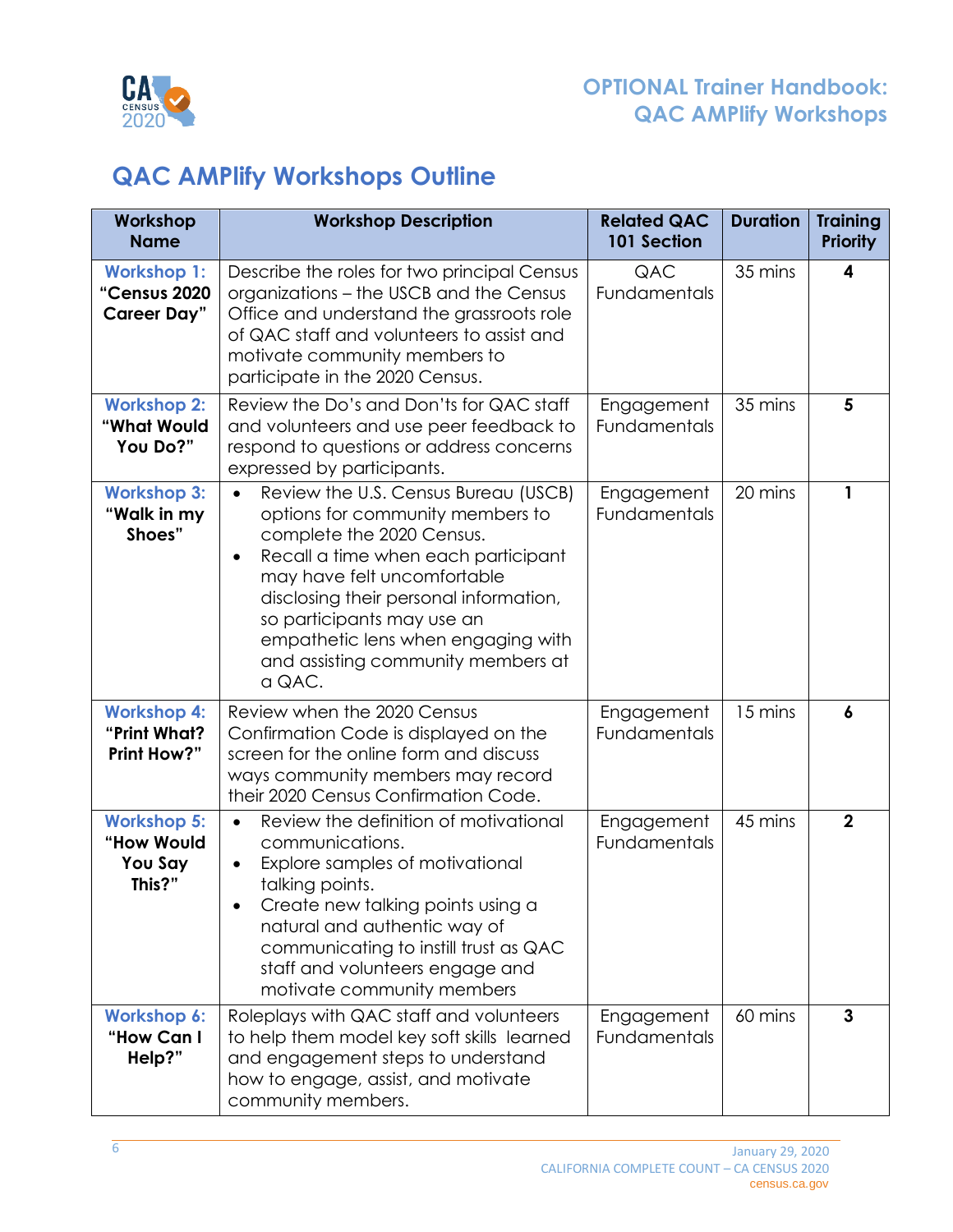

## <span id="page-6-0"></span>"CENSUS 2020 CAREER DAY" (35MINUTES) WORKSHOP 1

### **Learning Outcome(s)**

- Understand the role of the U.S. Census Bureau (USCB) and the California Complete Count – Census 2020 Office ("Census Office").
- Understand the role of QAC staff and volunteers.

**Additional Recommended Material(s):** Census 2020 Roles Overview handout (page 9)

**Workshop Overview:** In this workshop, we will describe the roles for two principal Census organizations – the USCB and the Census Office and understand the grassroots role of QAC staff and volunteers to assist and motivate community members to participate in the 2020 Census.

Introduce the workshop to participants by sharing the learning outcomes and workshop overview.

**Facilitator Note:** Explain that this is a small group activity intended for participants to collaborate about the roles of the interconnected entities for the 2020 Census in California: U.S. Census Bureau (USCB) and the California Complete Count Office, and their roles as staff and volunteers at a community partner Questionnaire Assistance Center (QAC).

Break the group into three teams and ask them to remain seated.

Assign each team one of the following names:

- **1.** United States Census Bureau (USCB)
- **2.** California Complete Count Office
- **3.** Questionnaire Assistance Center (QAC)

Ask the teams to select a Writer and a Speaker for their team and give them 1 minute to do so.

Refer the teams to the Census 2020 Roles Overview handout that provides an overview of the roles for the USCB, California Complete Count, and community partner QACs.

Inform the teams that the Writer for the team will write their responses, which will begin with the following: Hello everyone, my name is each and I work at \_\_\_\_\_\_\_\_. We...

Inform the team that the Speaker for the team will present their team's role description at the end of the activity.

Advise the teams that they will have 5 minutes to discuss, summarize, and write out their team's role based on the Roles Overview handout.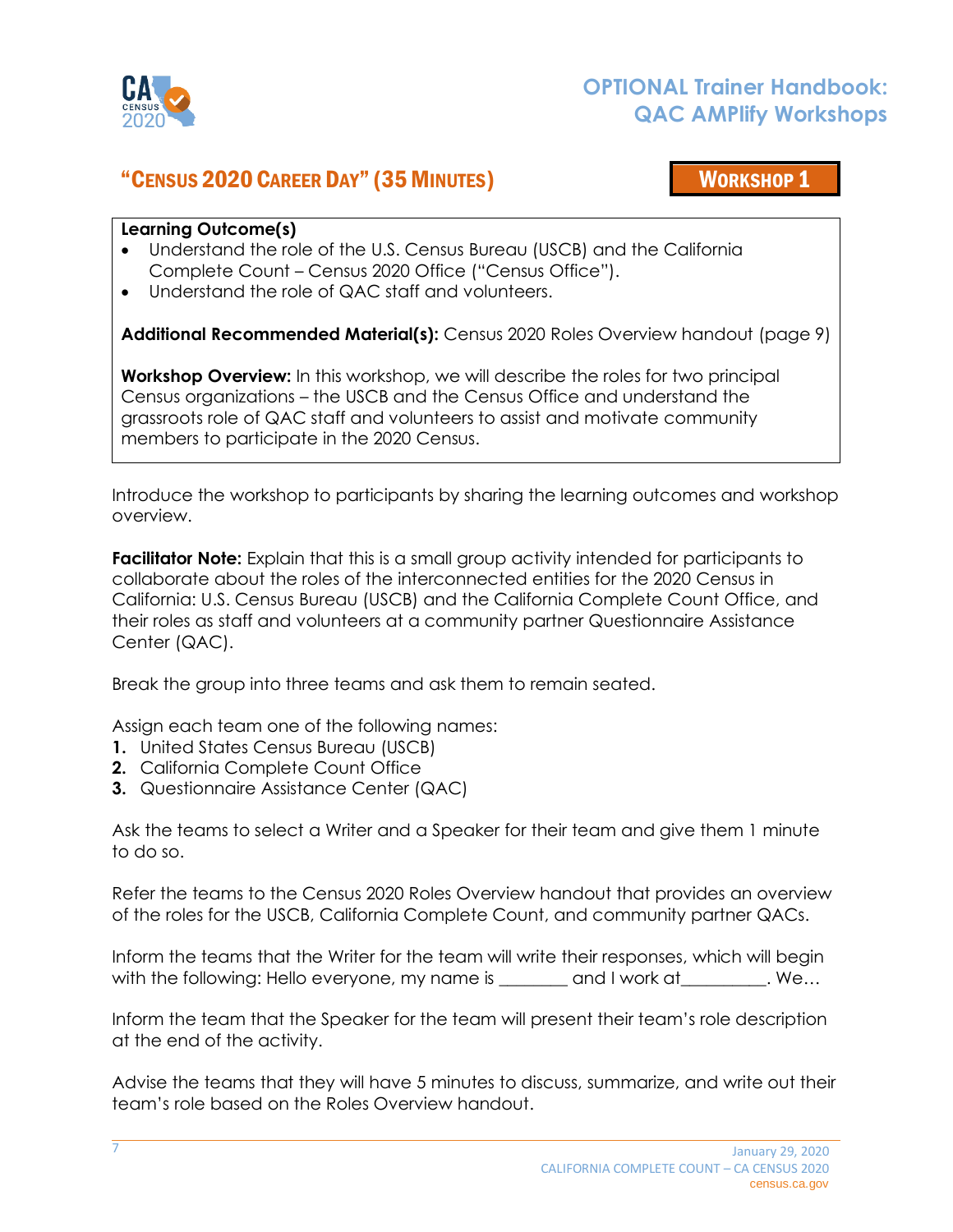

Ask the class if they have any questions about the activity and clarify as needed.

Ask participants to begin their team activity discussions and start the timer.

When the timer goes off, ask participants to end their team discussions.

**Facilitator Note:** Point out to participants that they should listen carefully when each designated Speaker is presenting their team's role as there will be a "twist" in this activity.

Ask Speakers from each team to take turns sharing the role of their team with the class.

**Facilitator Note:** After a Speaker presents their team role to the class, introduce the "twist" to the class.

**TWIST**: Randomly choose a participant from one of the teams that the Speaker is not representing. Ask this participant to recap what the Speaker shared about that team's role.

Repeat the Speaker presentations and twist until all three teams have presented.

Following the activity, ask participants how being aware of multiple roles/functions in partnering organizations helps them respond to community members.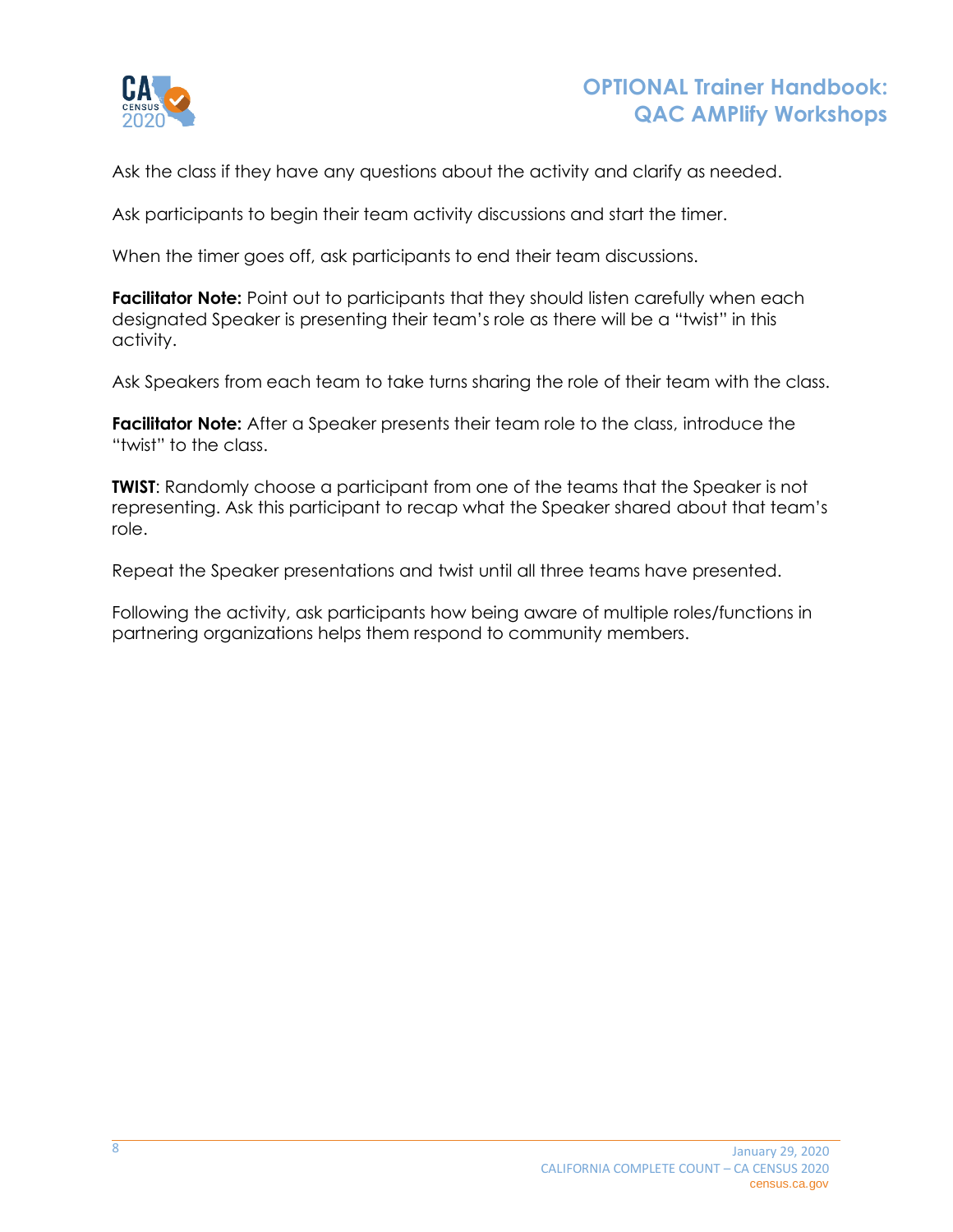

## <span id="page-8-0"></span>**CENSUS 2020 ROLES OVERVIEW CENSUS 2020 ROLES**

| <b>Entity</b>                                      | <b>Role</b>                                                                                                                                                                                                                               | <b>What They Do</b>                                                                                                                                                                                                                                                                                                                                                                                                                                                                                                                                                                               |
|----------------------------------------------------|-------------------------------------------------------------------------------------------------------------------------------------------------------------------------------------------------------------------------------------------|---------------------------------------------------------------------------------------------------------------------------------------------------------------------------------------------------------------------------------------------------------------------------------------------------------------------------------------------------------------------------------------------------------------------------------------------------------------------------------------------------------------------------------------------------------------------------------------------------|
| <b>U.S. Census</b><br><b>Bureau</b><br>(USCB)      | The USCB is the designated<br>federal authority charged<br>with conducting the Census<br>and other surveys of the<br>American population.                                                                                                 | Ensure that everyone is counted<br>once, only once, and in the right<br>place in the U.S.<br>How does the USCB Count Everyone?<br>Enumerators<br>USCB temporary employees who<br>canvass and count everyone living in<br>the U.S.<br><b>Group Quarters:</b><br><b>Establishments Housing</b><br><b>Multiple Individuals: Colleges</b><br>and universities, long term<br>care facilities, and hospitals<br><b>Transitory Locations:</b><br>Recreational vehicle parks,<br>marinas, and hotels and<br>motels<br><b>Service-Based Locations:</b><br>Shelters, soup kitchens, and<br>mobile food vans |
| California<br>Complete<br><b>Count Office</b>      | The California Complete<br>Count office "ensures that<br>Californians get their fair<br>share of federal resources<br>and Congressional<br>representation by<br>encouraging full participation<br>of all Californians in Census<br>2020." | Oversees and supports grassroots<br>and culturally-congruent efforts with<br>community-based partners to reach<br>the hardest-to-count (HTC)<br>populations in California that may be<br>undercounted during the 2020<br>Census and ensure a California for<br>All!                                                                                                                                                                                                                                                                                                                               |
| Questionnaire<br><b>Assistance</b><br>Center (QAC) | QACs are physical locations<br>where community members<br>can get information about<br>the 2020 Census in their<br>native language and interact<br>with community-based<br>organizations who are trusted<br>messengers.                   | As a QAC staff or volunteer, you play<br>a pivotal role. You are the AMP -<br><b>Assist and Motivate for Participation -</b><br>in the California Complete Count<br>Office's efforts to <b>AMP</b> lify its outreach<br>messaging to hardest-to-count (HTC)<br>populations throughout California.                                                                                                                                                                                                                                                                                                 |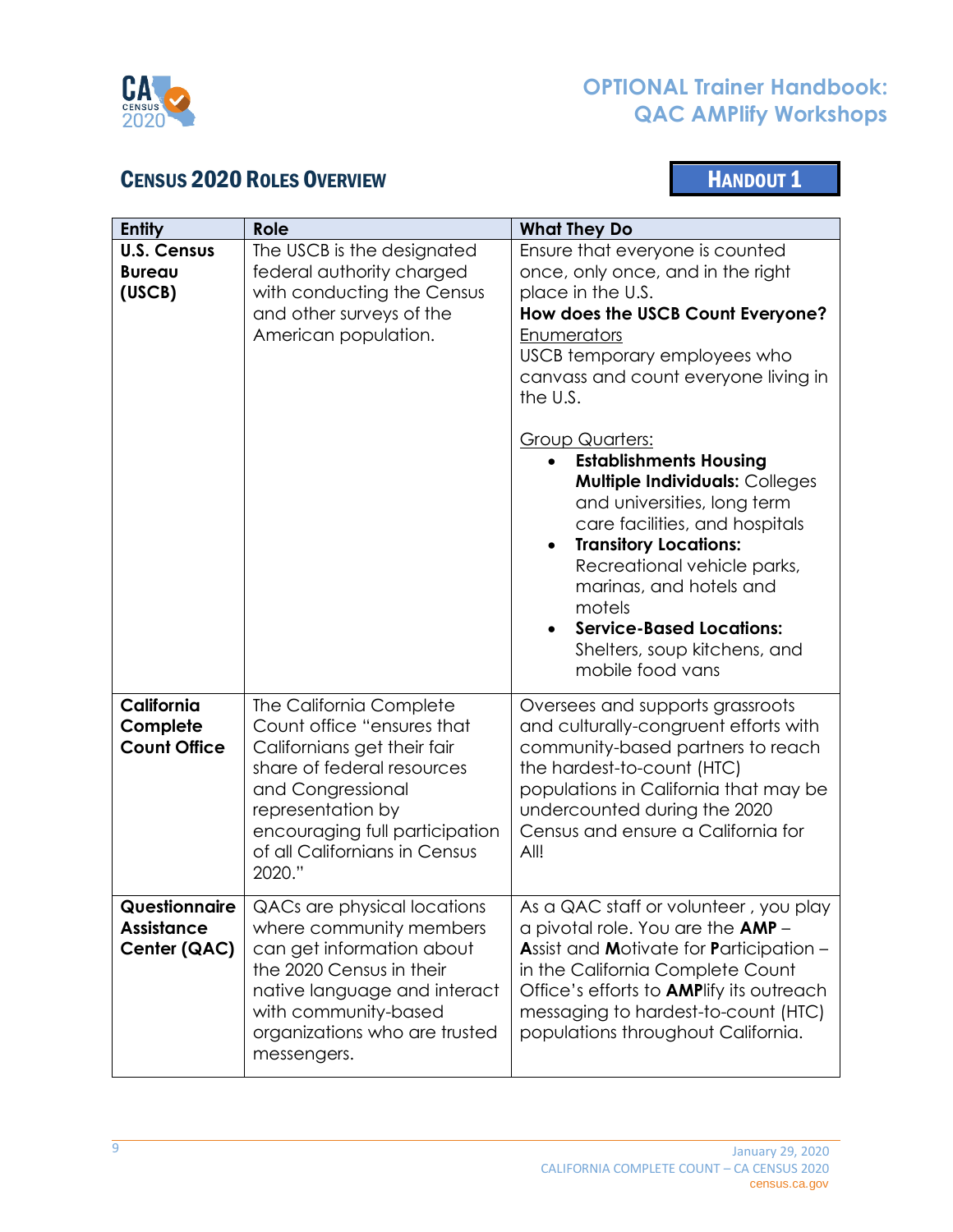

## <span id="page-9-0"></span>"WHAT WOULD YOU DO?" (35 MINUTES) WORKSHOP 2

**Learning Outcome(s):** Understand the importance of peer support for staff and volunteers working at a Questionnaire Assistance Center (QAC).

**Additional Recommended Material(s):** Do's and Don'ts Quick Reference Guide handout (pages 11-12)

**Workshop Overview:** In this workshop, we will review the Do's and Don'ts for QAC staff and volunteers and use peer feedback to respond to questions or address concerns expressed by participants.

Introduce the workshop to participants by sharing the learning outcome and workshop overview.

**Facilitator Note:** The goal of this workshop is to generate the peer support that is needed when working onsite at a QAC.

Ask participants to refer to the two-page Do's and Don'ts Quick Reference Guide handout and talk through each point listed.

Ask participants if there are any points that are a concern for them or that they anticipate may be a concern for community members visiting a QAC.

If there are concerns, then ask the group to share possible ways to respond.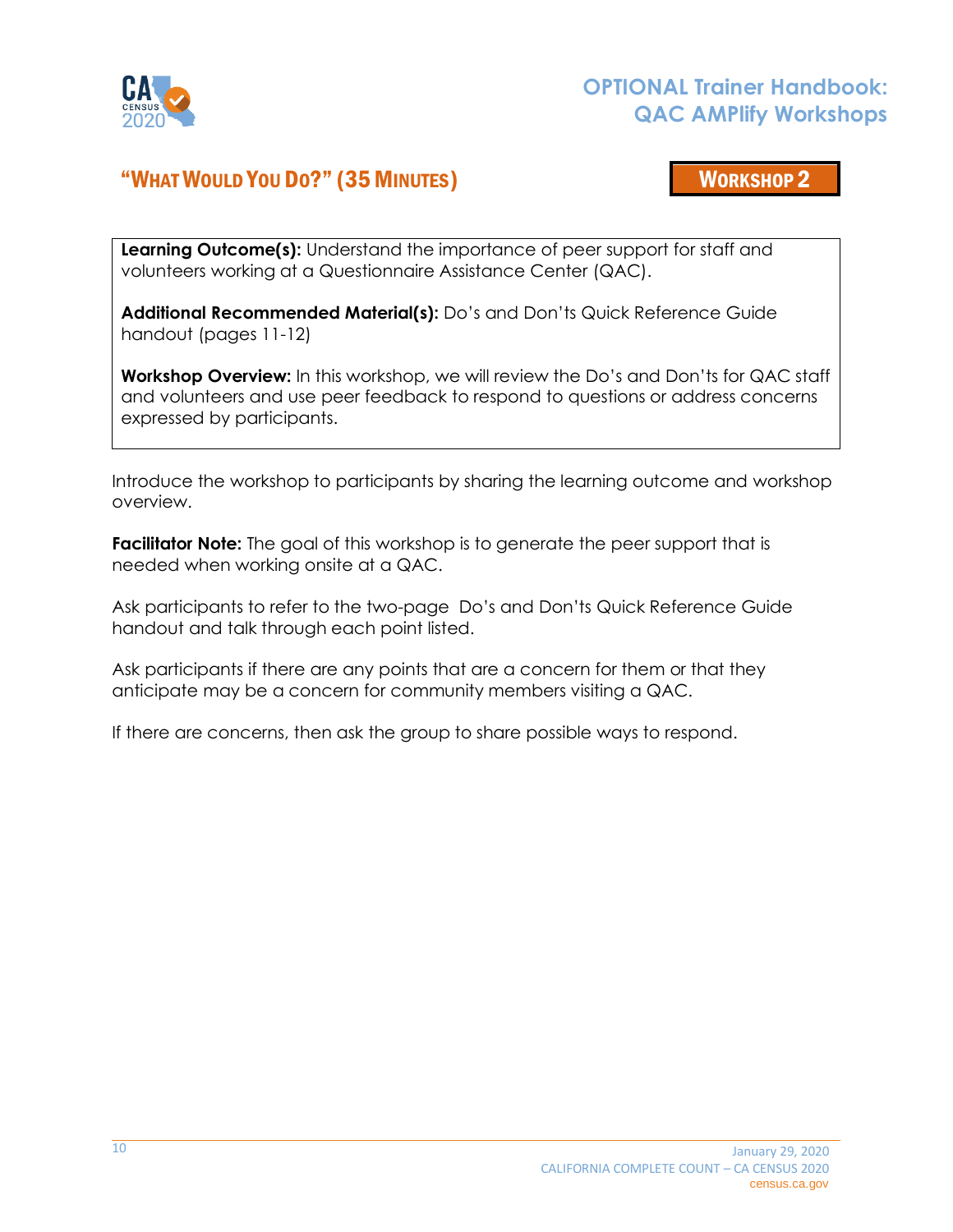

## DO'S AND DON'TS QUICK REFERENCE GUIDE **HANDOUT 2**

## <span id="page-10-0"></span>**What to Do**

Wear your California Complete Count badge while at the QAC location.

Understand the difference between a USCB Partner Specialist and a USCB Enumerator, and their roles.

Check that a screen lock with password is on devices at QAC workstations.

Check that device workstations are labeled with signage from the California Census Office.

#### **Privacy:**

Create an environment where individuals can respond without interference. This environment should ensure that someone's responses cannot be seen by anyone unless they are a sworn USCB employee. USCB employees are sworn for life under the law to keep an individual's responses confidential.

Ensure that others (for example those waiting for a device or for assistance) maintain a reasonable distance from those completing their questionnaire.

Staff/volunteers to use a lowered voice tone when engaging with community members completing a 2020 Census questionnaire (especially when answering sensitive questions) and step away from the workstation after providing an answer to maintain privacy.

To protect respondents' confidentiality, staff and volunteers should encourage community members to respond independently via the phone, online or paper questionnaire option that best suits their needs.

Do report suspicious activity.

Do ensure community members use the link set up on the device landing page: **https://my[2020census.go](https://my2020census.gov/)v/**

Do ensure that community members know how to:

- **1.** Submit their questionnaire once all responses are completed.
- **2.** Record their Census Confirmation Code.
- **3.** Close the browser.

#### **Engagement:**

Direct community members to the 2020 Census questionnaire and USCB resource.

Be clear you are not an employee of the USCB but an employee/volunteer of the Partner organization hosting the QAC.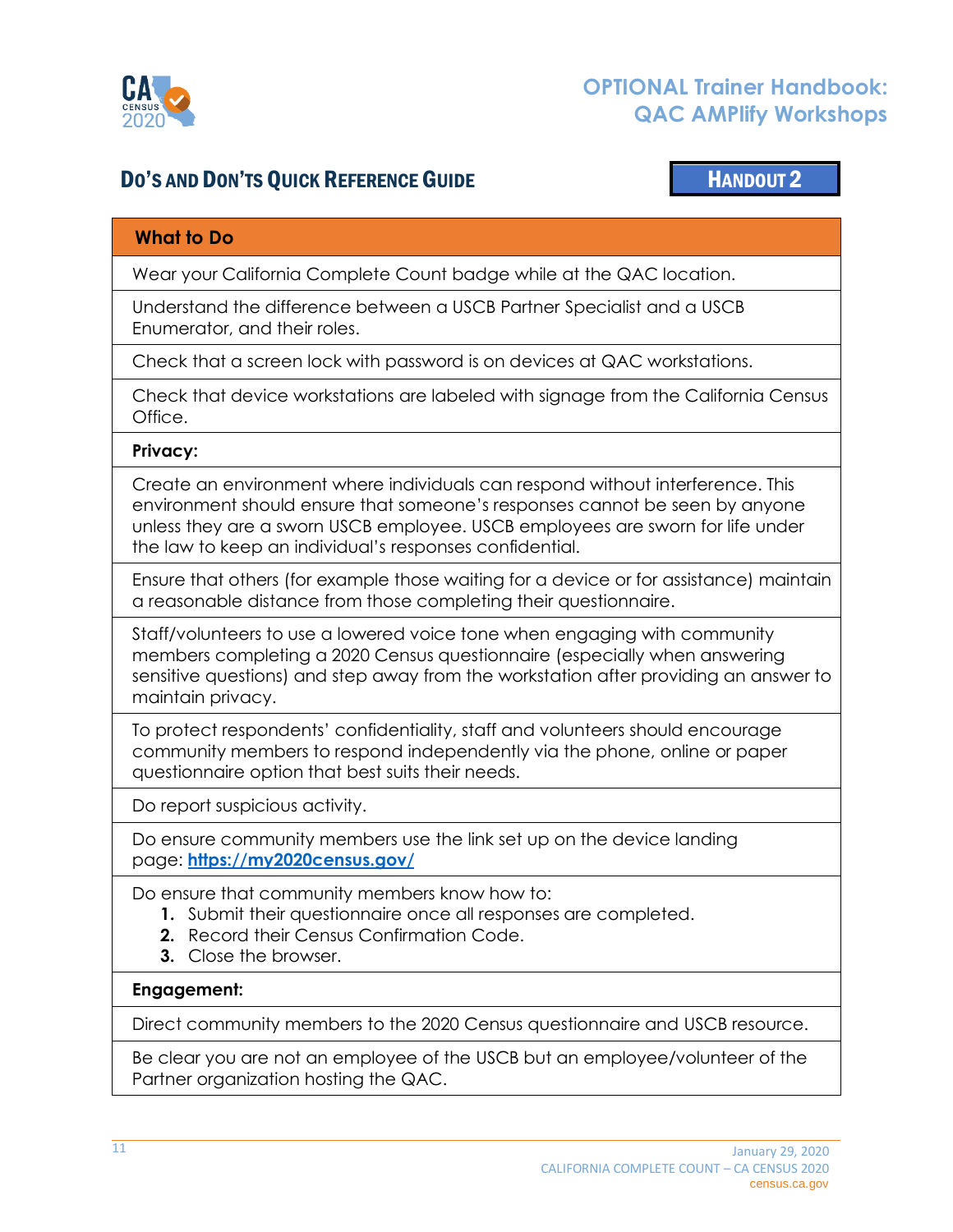

## **What to Do**

Answer questions from community members. For example, who is considered a household member to be counted.

Encourage the community member to complete their questionnaire and provide access to a computer or phone . Ensure the USCB phone number is provided and the link to the USCB 2020 Census website is clicked.

If a member of the public requests assistance in completing their form, please direct them to the response option (online, phone, mail/paper, or census taker visit to the home) that best suits their needs. For example, if an individual is responding online and needs language assistance, please encourage them to respond through the phone response option, instead of the online response option.

If they still request your assistance with online response, you can provide this assistance but please inform them that you are not a Census Bureau employee and therefore their answers are not protected by law with you. Their response is only protected by the Census Bureau once their response is received.

If they still want this assistance following that explanation, you should not collect or retain response information outside of the questionnaire and should not guide responses for the questionnaire, (community members must make their own decision about their response).

Provide language assistance or access to language assistance. Ensure Language Guides (59 in-language guides provided by the U.S. Census Bureau are available to help respondents complete the 2020 Census Questionnaire. **[https://www.census.gov/programs-surveys/decennial-census/2020](https://www.census.gov/programs-surveys/decennial-census/2020-census/planning-management/language-resources/language-guides.html) [census/planning-management/language-resources/language-guides.html](https://www.census.gov/programs-surveys/decennial-census/2020-census/planning-management/language-resources/language-guides.html)**

Offer accommodations to people with disabilities (e.g. space access and appropriate supporting ADA devices). [Resources**: Tips for Providing Accommodations and How to Assist People with Disabilities** and **2020 Census Disability Community Toolkit [\[https://www.disabilityrightsca.org/post/2020-census](https://www.disabilityrightsca.org/post/2020-census-disability-community-toolkit)[disability-community-toolkit\]](https://www.disabilityrightsca.org/post/2020-census-disability-community-toolkit)**

Complete the Visitor Interaction Form once engagement with each individual is complete to document outcomes.

### **What Not to Do**

Do not collect or retain response information outside of the USCB's online form. Do not collect information from people that you intend to later enter into the USCB's 2020 Census response Web site. For example, do not gather information on paper and later enter it in the USCB's online response website yourself.

Do not guide responses for the 2020 Census questionnaire. Do answer questions about the census questionnaire and provide clarifications. However, community members must make their own decisions about their response.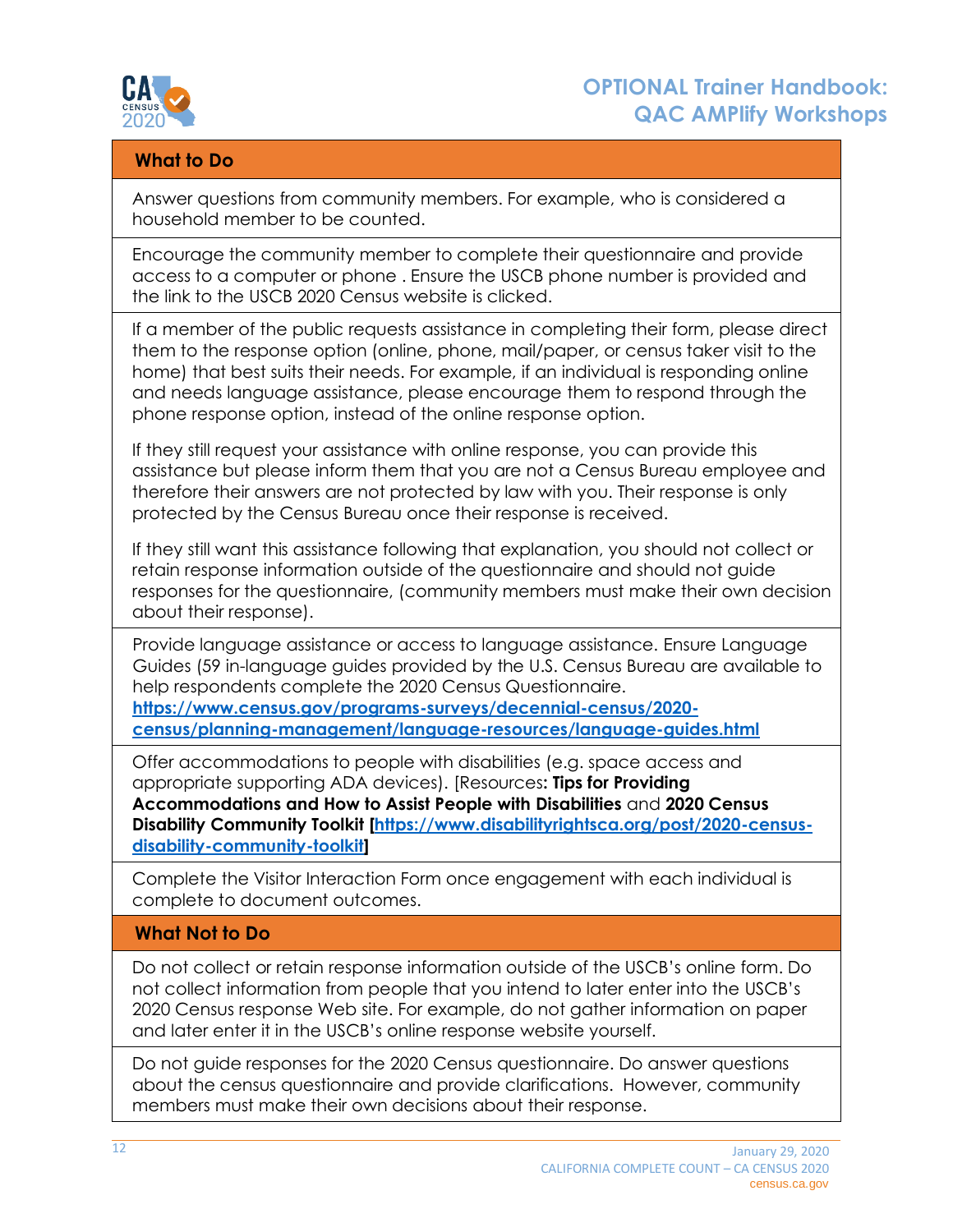

## <span id="page-12-0"></span>"WALK IN MY SHOES" (20 MINUTES) WORKSHOP 3

**Learning Outcome(s):** Recognize the importance of empathy and respect in building trust with community members visiting a Questionnaire Assistance Center (QAC).

**Additional Recommended Material(s):** Not applicable

**Workshop Overview:** In this workshop, we will:

- Review the U.S. Census Bureau (USCB) options for community members to complete the 2020 Census.
- Recall a time when each participant may have felt uncomfortable disclosing their personal information, so participants may use an empathetic lens when engaging with and assisting community members at a QAC.

Introduce the workshop to participants by sharing the learning outcome and workshop overview.

**Facilitator Note:** The goals of this workshop are to help participants realize:

- **1.** Community members may have concerns or questions.
- **2.** Their capacity to empathize with community members.
- **3.** Their willingness to provide privacy in a respectful manner will help to ease some of the concerns expressed by community members visiting a QAC.

**Inform participants:** The next activity will focus on demonstrating empathy and respect to build trust with community members visiting a QAC.

Ask participants: What are the 4 ways that the Census will be administered this year? Select a few people to answer at random until you have the correct 4 answers. Write the answers on a flipchart or whiteboard for everyone to see:

- **1.** Online
- **2.** Telephone
- **3.** Paper
- **4.** In-person at home by USCB Enumerator

**Facilitator Note:** Highlight to participants that a primary focus of their role is to engage and motivate community members to encourage onsite response at the QAC.

**Ask the participants:** By a show of hands, how many of you are comfortable taking the 2020 Census online?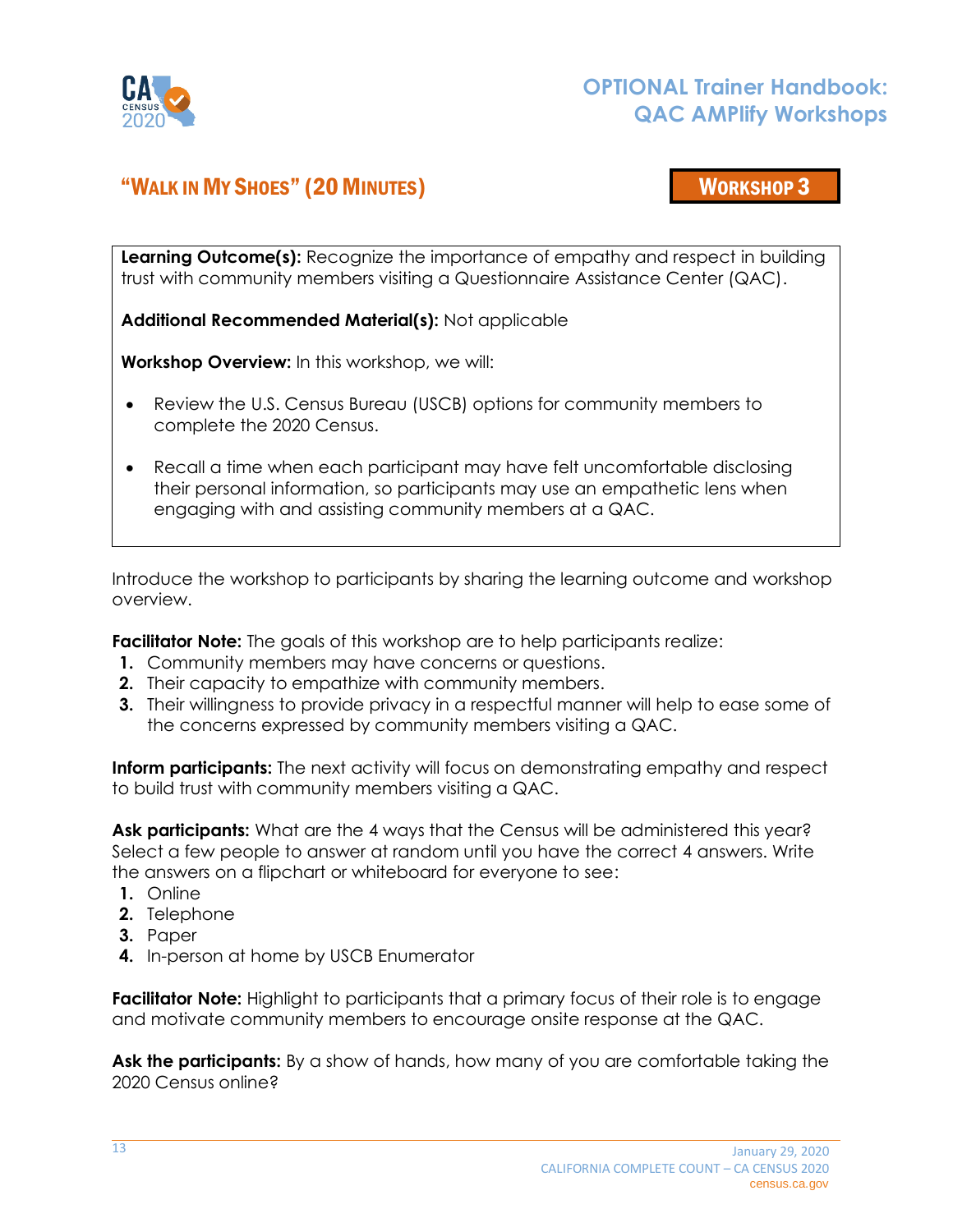

**Facilitator Note:** Ask participants to turn to each other, in pairs or groups of three, and talk about a time when they felt insecure about submitting their personal information online.

**Ask the participants:** Did you feel that your information was being protected?

**Facilitator Note:** After two minutes, ask participants to volunteer a little about what they heard from their peers.

Ask participants if they will be able to use their own experiences recalled during the activity to empathize with community members who may feel uncomfortable sharing their personal information and information about their household members.

**Highlight to participants:** While our activity on empathy focused on relating to community members who may feel uncomfortable submitting personal information online, it is important to remember that community members will have multiple reasons to feel uncomfortable about participating in the 2020 Census, such as: digital literacy or literacy concerns, in-language support and other accommodations, or not understanding what the Census is or why it matters, etc.

Reaffirm to participants that recalling and using their own similar experience to understand how community members may feel while taking the 2020 Census, and treating them with respect and empathy, will build their trust and encourage them to complete the 2020 Census at the QAC.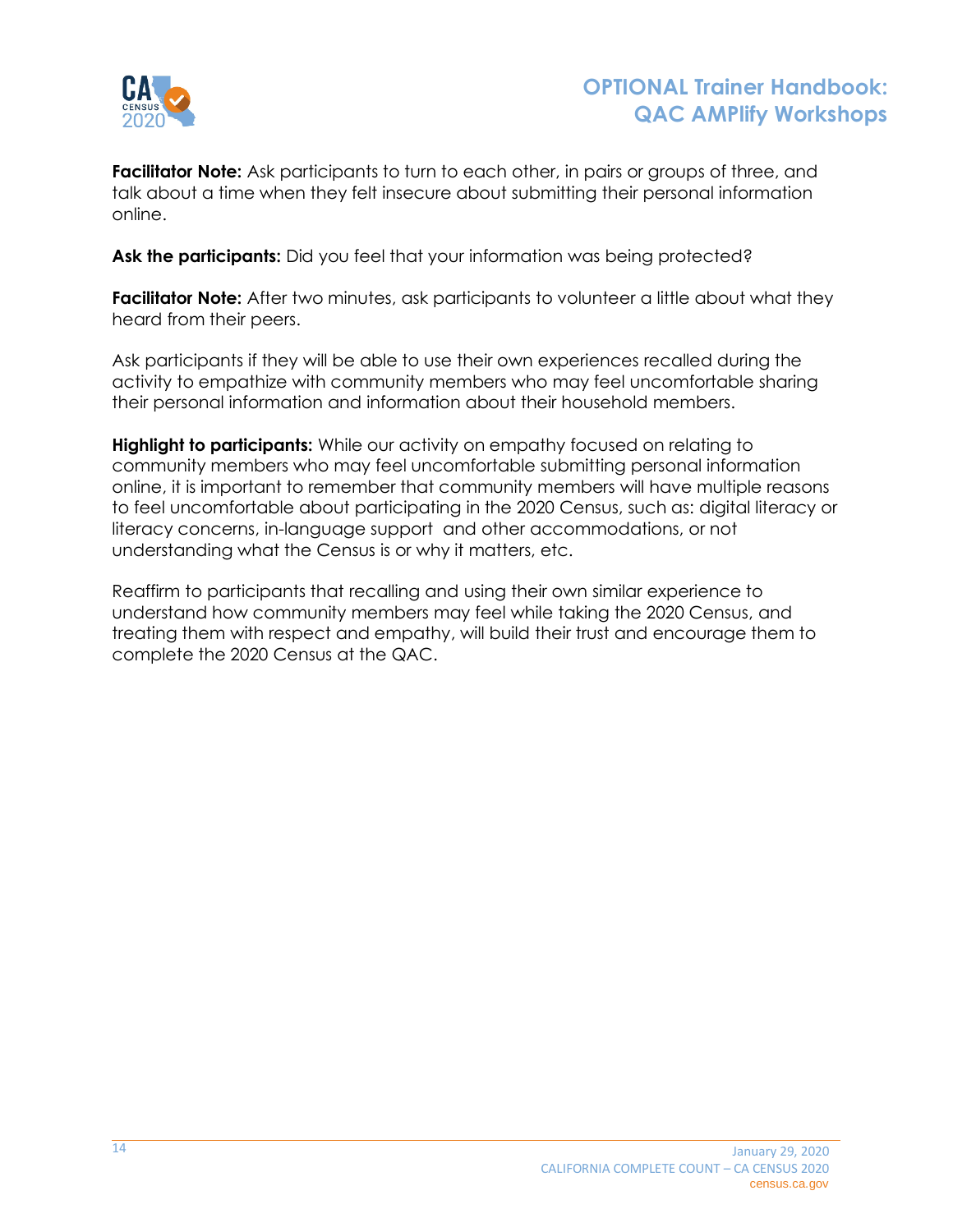

## <span id="page-14-0"></span>"PRINT WHAT? PRINT HOW?" (15MINUTES) WORKSHOP 4

**Learning Outcome(s):** Understand the importance of ensuring that community members completing the 2020 Census online at the Questionnaire Assistance Center (QAC) know when and how to record their 2020 Census Confirmation Code.

**Additional Recommended Material(s):** Census Confirmation Code handout (page 17)

**Workshop Overview:** In this workshop, we will review when the 2020 Census Confirmation Code is displayed on the screen for the online form and discuss ways community members may record their 2020 Census Confirmation Code.

Introduce the workshop to participants by sharing the learning outcome and workshop overview.

**Ask participants:** Raise your hands if you have ever completed an application without access to a printer that asked you to print a confirmation page to save as proof that you completed the application?

Acknowledge participants' responses.

**Ask participants:** How did you save your confirmation code from that application without a printer?

Acknowledge participants' responses.

**Inform participants:** Now, let's look at what stage in the online 2020 Census Questionnaire process the Confirmation Code is displayed to community members and how they may record their Confirmation Code.

Ask participants to look at the 2020 Census Confirmation Code handout that shows a screenshot of the confirmation code received after an online form is submitted by a community member and provides an example of the 2020 Census Confirmation Code template.

Ask participants to raise their hands if they recall the confirmation code displayed at the end of the census questionnaire video.

Acknowledge participants' responses.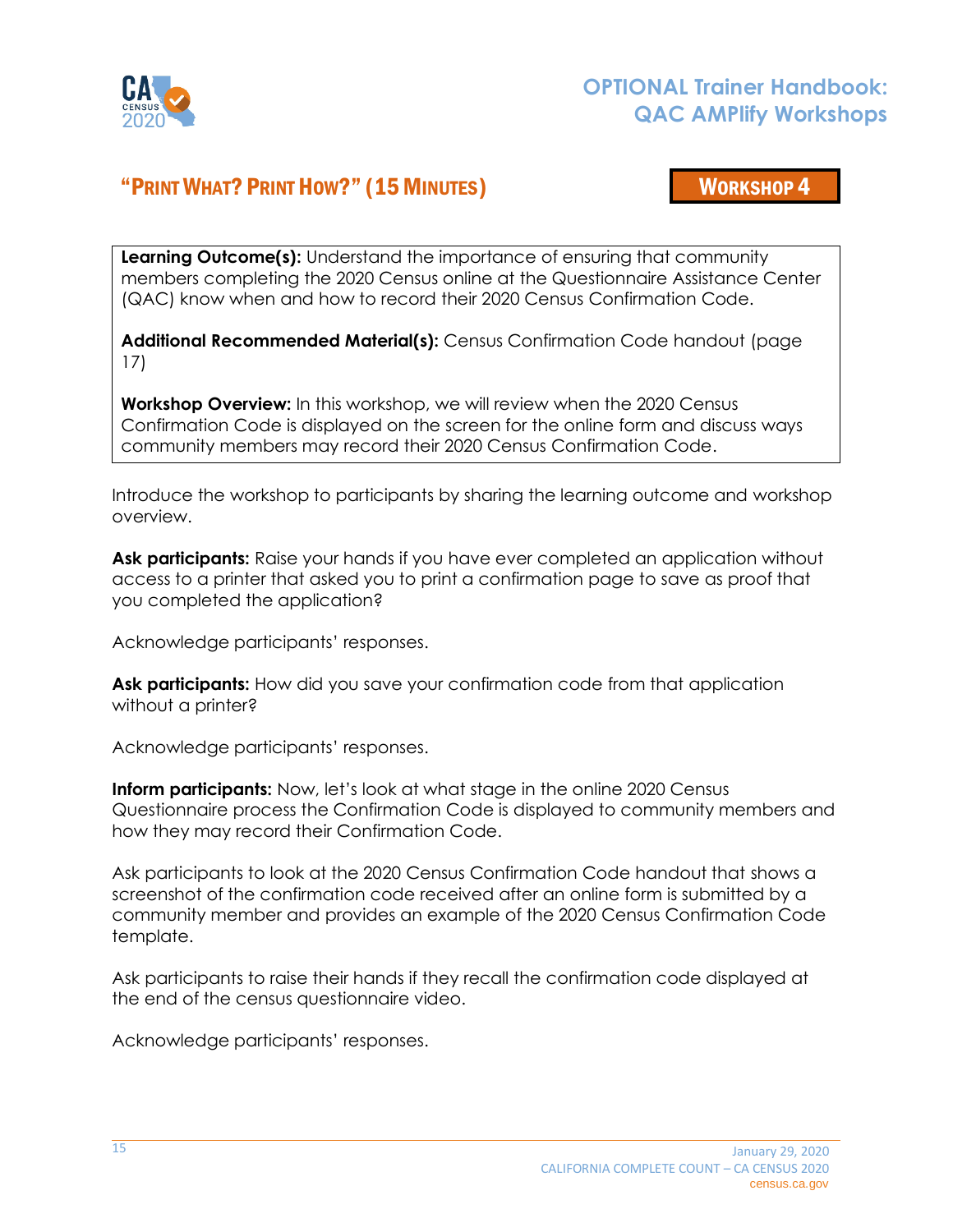

**Inform participants:** The confirmation code is unique to each community member who completes an online 2020 Census questionnaire. **Highlight to participants the importance of community members recording their Confirmation Code before they close the browser.**

Let the group know that this template is a non-digital way for community members to record and store—without printing—the confirmation number provided upon completing the 2020 census questionnaire online.

Let participants know that community members who have cell phones with a camera feature have the option to take a picture of their Confirmation Code.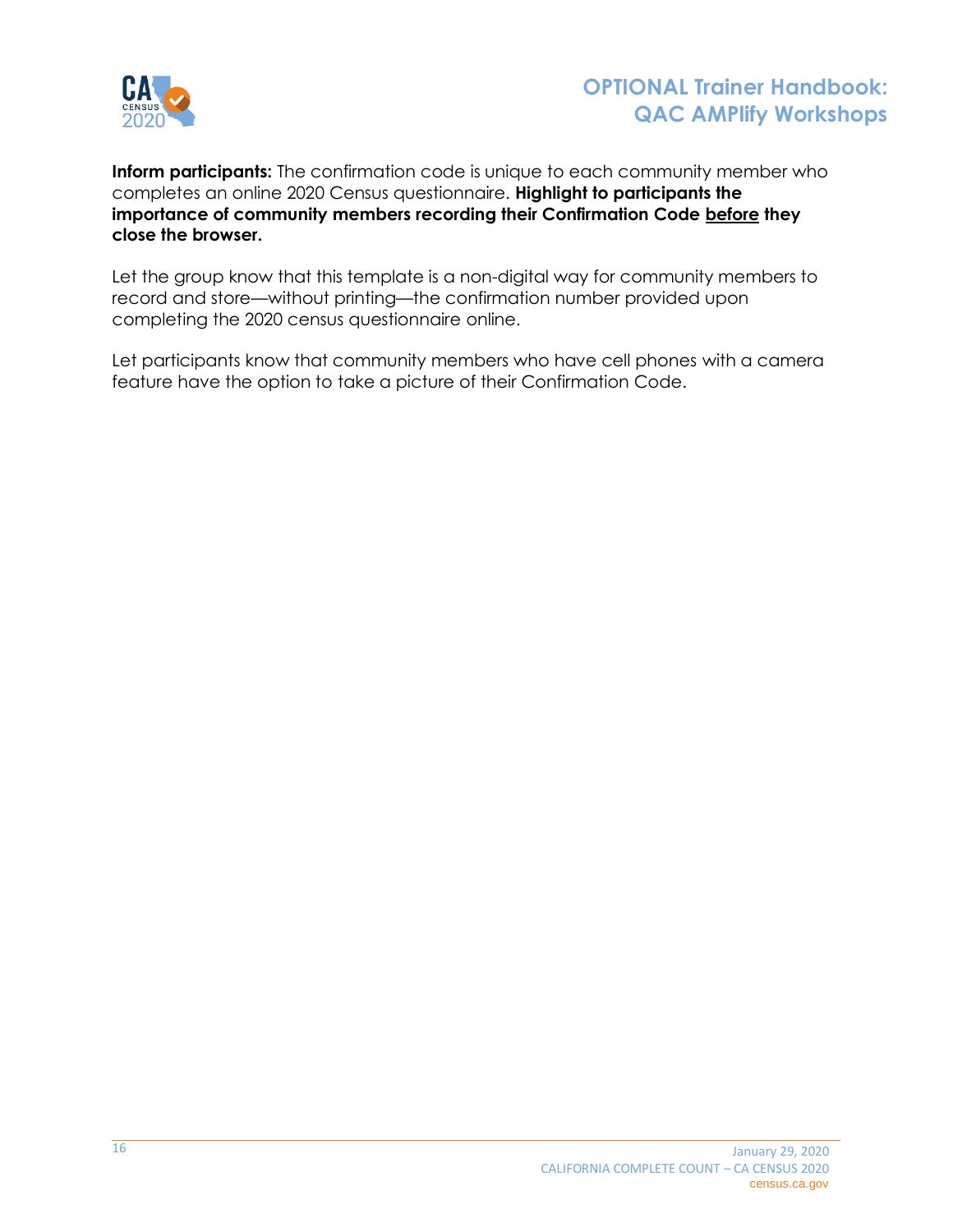

## 2020 CENSUS CONFIRMATION CODE **HANDOUT 4**

<span id="page-16-0"></span>

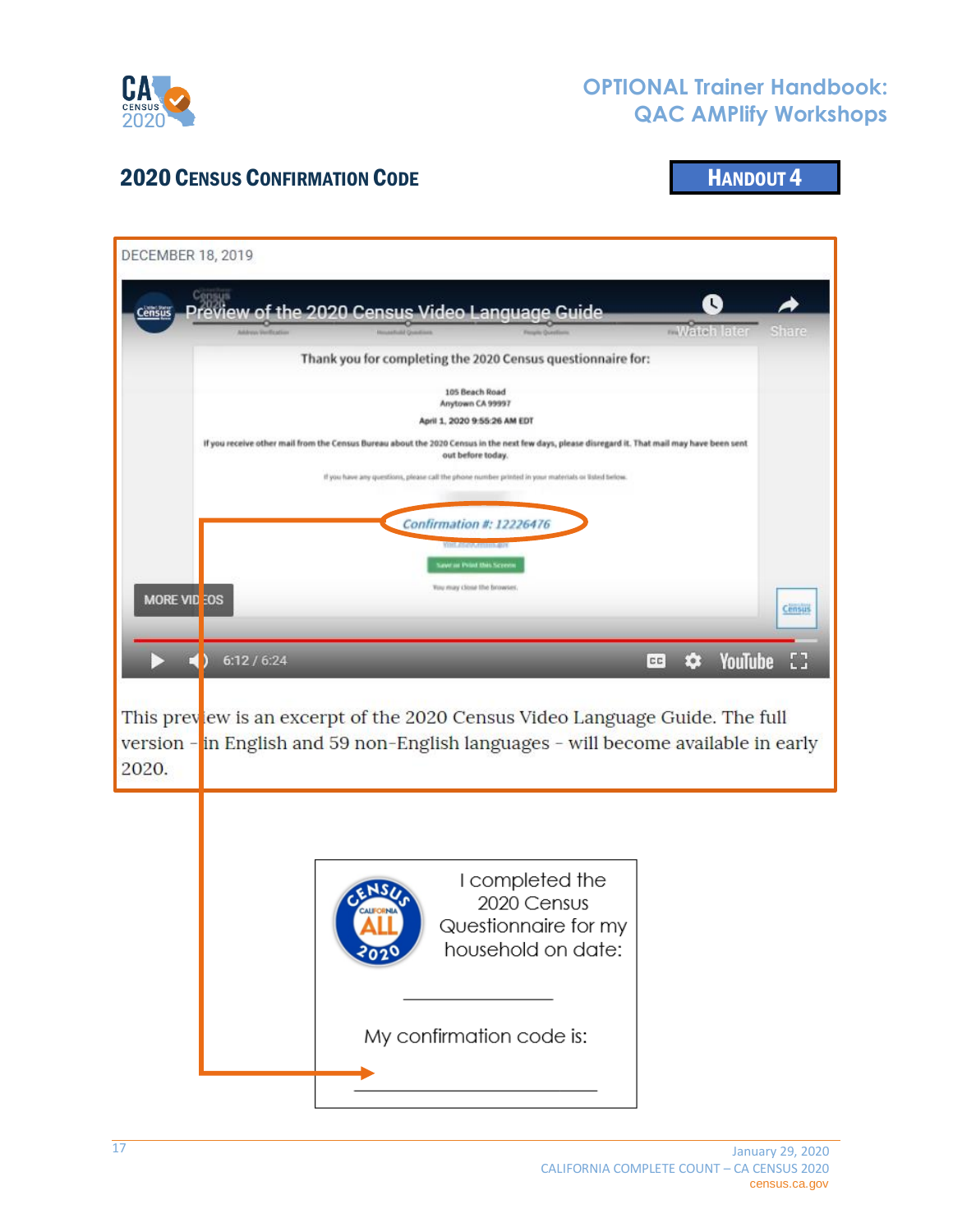

## "HOW WOULD YOU SAY THIS?" (45MINUTES) WORKSHOP 5

<span id="page-17-0"></span>

### **Learning Outcome(s):**

- Understand the key elements of motivational communication.
- Model ways to motivate community members at a Questionnaire Assistance Center (QAC).

### **Recommended Materials:**

- Definition of Motivational Communications written on flipchart or whiteboard
- Definition of Active Listening written on flipchart or whiteboard
- Community Members Engagement Topics handout (page 21)
- Motivational Talking Points Examples handout (page 22)

**Workshop Overview:** In this workshop, we will:

- Review the definition of motivational communications.
- Explore samples of motivational talking points.
- Create new talking points using our natural and authentic way of communicating to instill trust as we engage and motivate community members.

Introduce the workshop to participants by sharing the learning outcome and workshop overview.

**Facilitator Note:** The goal of this workshop is to help participants communicate in ways that feel and sound natural to them which in turn will sound authentic to community members and motivate them to participate at the QAC.

**Facilitator Notes:** Write the definitions provided below on a flip chart or whiteboard. Be sure to use a different color marker for the bolded words in the definition to highlight these words to participants.

Definition of Motivational Communications: Respond to community members' questions in a manner that **acknowledges** their expressed concerns and instills **trust** in their completion of the 2020 Census at the QAC.

Definition of Active Listening: "**Mindfully listening** to what community members are saying to gain information and perspective while treating the community member with **respect** to foster an environment of **trust** and **mutual understanding** within the QAC."

Ask participants to read the definition of Motivational Communications aloud with you.

**Facilitator Note:** Highlight/discuss the words **acknowledges** and **trust**.

Ask participants to read the definition of Active Listening aloud with you.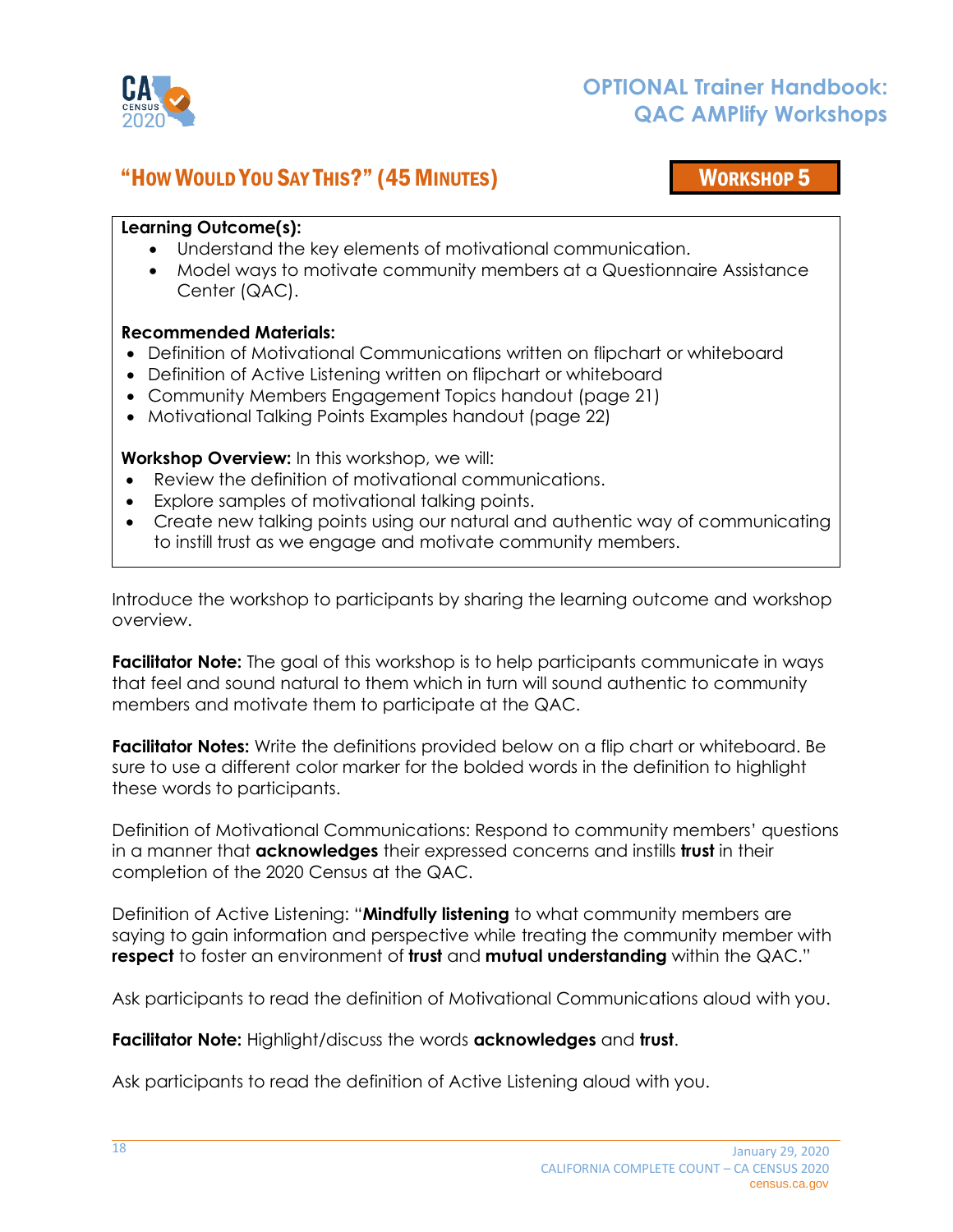

**Facilitator Note:** Highlight/discuss the words: **mindfully listening, respect, trust** and **mutual understanding.**

Let participants know it is important to acknowledge community members' concerns and actively listen to their perspective to instill trust and create mutual understanding.

Remind participants that:

- Motivational communication is one of the two primary soft skills that are complementary to the role of QAC staff/volunteers.
- The other key skill is active listening.
- Both skills are essential for effective communication with community members at the QAC.

Let's take a look at the three community member engagement topics that we will use to practice motivational communications and active listening.

Ask participants to look at the Community Members Engagement Topics handout that lists the three community member engagement topics used for this workshop.

- **1. How would you motivate community members with expressed concerns about 2020 Census participation?**
- **2. How would you motivate community members who need in-language support not offered via the USCB online, phone, or language guides?**
- **3. How would you motivate community members with literacy and/or digital literacy concerns?**

Ask participants to volunteer to read out loud the three community member engagement topics. Select three participants.

Now, let's also look at some examples of motivational talking points that could be used to respond to these three community member engagement topics.

Ask participants to look at the Motivational Talking Points handout that provides examples that may be used to motivate community members who express concerns about taking the 2020 Census.

Ask participants to volunteer to read one community member engagement topic and the motivational talking point associated with that topic on the handout. Select three participants.

Ask participants if they have any questions and clarify as needed.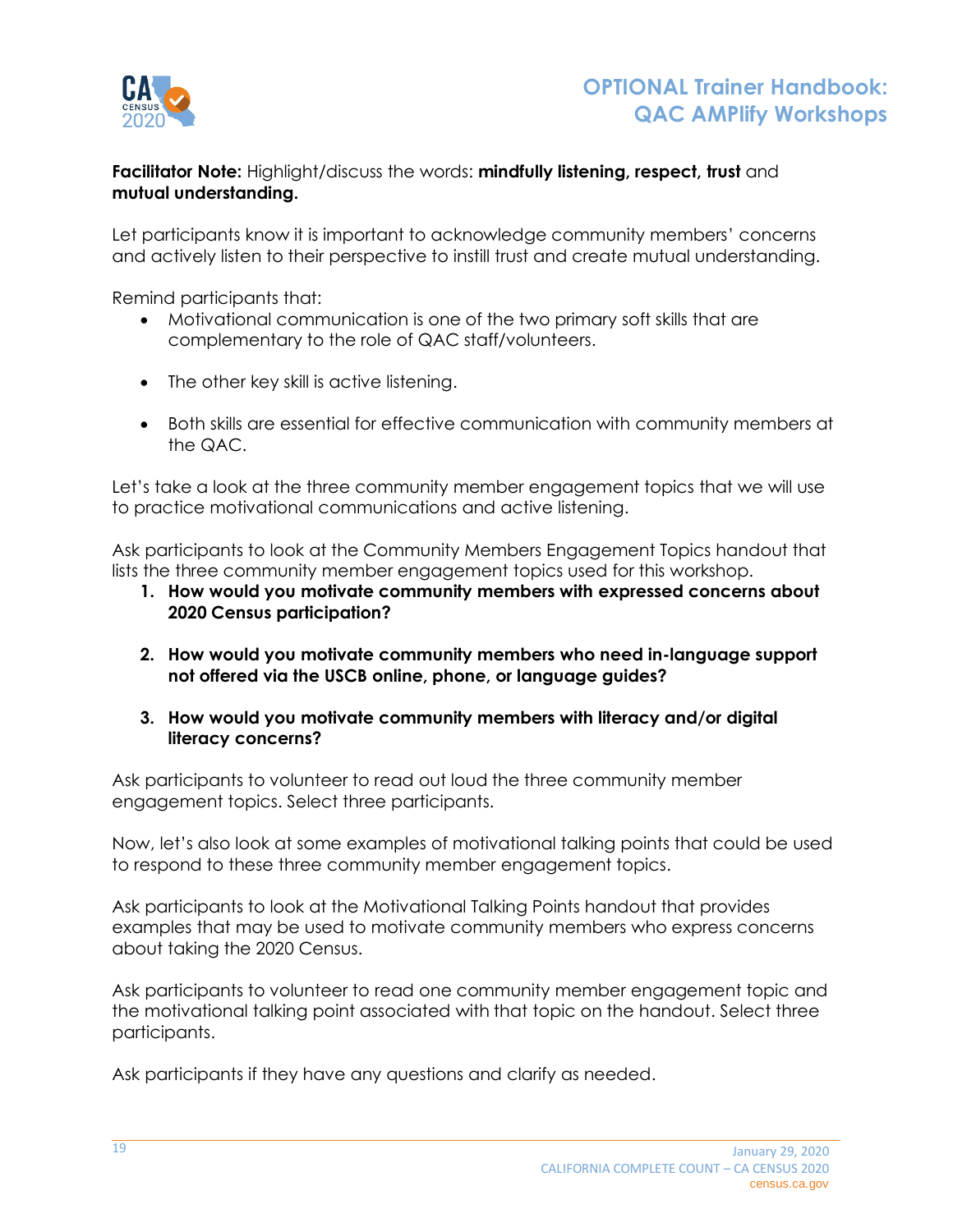

Now, let's practice creating motivational talking points using our own words to respond to the same three community member engagement topics.

Ask participants to break into 3 small groups.

**Facilitator Note:** Assign one community member engagement topic to each small group.

**Then as a group discuss the following:** How would you adjust the responses to match your natural communication style?

Ask the small groups to collectively create and write **two new** talking points.

Ask the class if they have any questions about the instructions and clarify as needed.

**Facilitator Note:** Let the participants know that it is time for a class discussion to debrief the activity together.

Ask participants to keep the Community Engagement Topics handout nearby to serve as a visual aid for the class discussion.

Ask each small group, one at a time, to share the following:

- 1. Remind the class which engagement topic they were assigned.
- 2. **One new** talking point created by the group during the activity.
- 3. What they like the most about the **new** talking point they created during the small group activity?

#### **Facilitator Notes:**

- Write the new talking point presented by each small group on the flip chart for everyone to see and let everyone know they can copy it if they choose
- Thank the small group that presented and continue with another group utilizing the same format until all groups have presented.

Ask the participants if they have any last questions, items for follow-up, comments, or concerns.

Revisit the **three new** talking points created by the small groups for the "How Would You Say This?" workshop.

Remind participants that motivational communication feels and sounds natural and it is their authentic voice that will build trust with community members and motivate them to complete the 2020 Census at the QAC.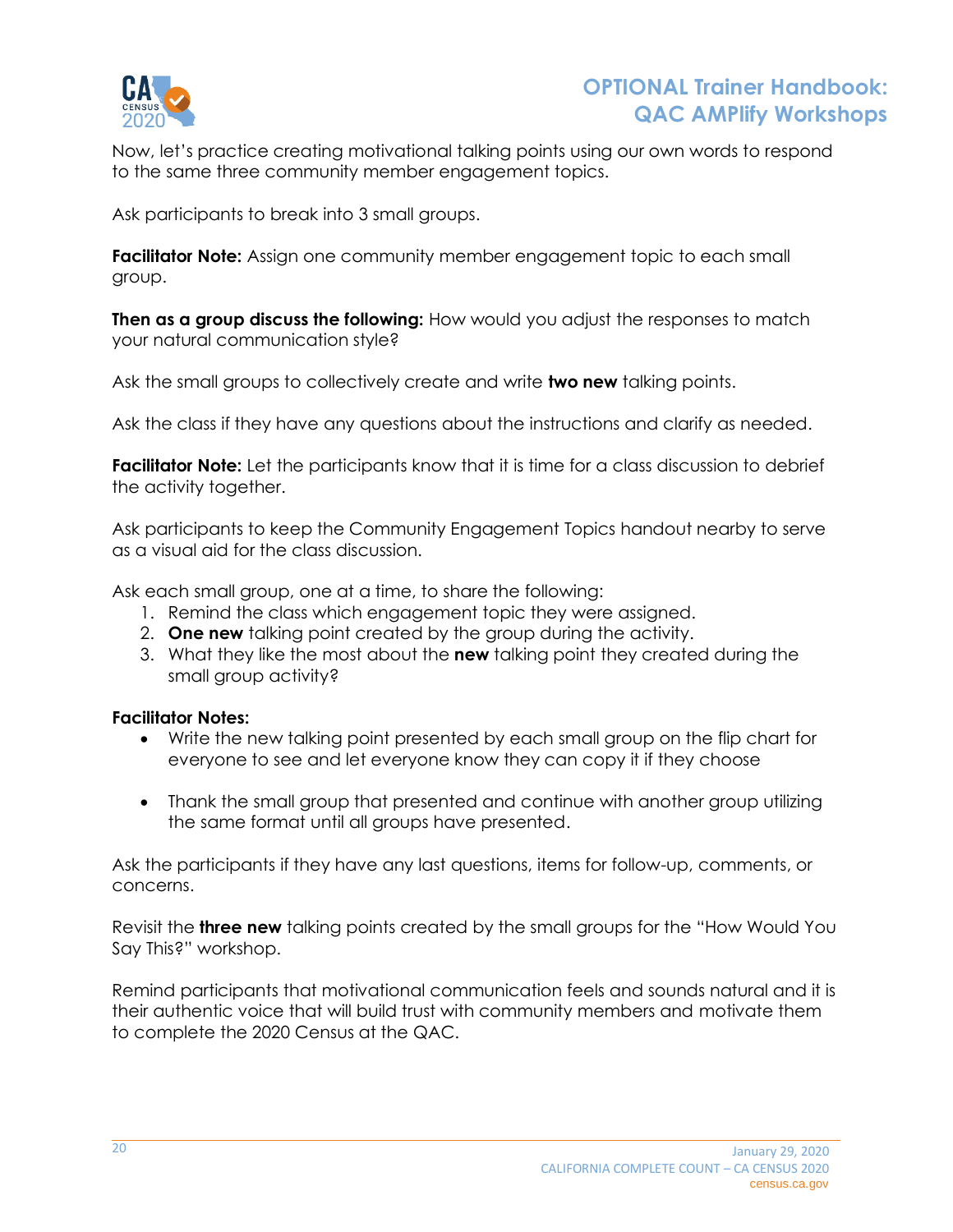

## COMMUNITY MEMBER ENGAGEMENT TOPICS **HANDOUT 5.1**

<span id="page-20-0"></span>

**Engagement Topic 1**

**How would you motivate community members with expressed concerns about 2020 Census participation?**

#### **Engagement Topic 2**

**How would you motivate community members who need in-language support not offered via USCB online, phone, or language guides?**

[**Note:** Partner staff/volunteers may offer additional languages outside of the 59 USCB languages provided.]

#### **Engagement Topic 3**

**How would you motivate community members with literacy and/or digital literacy concerns?**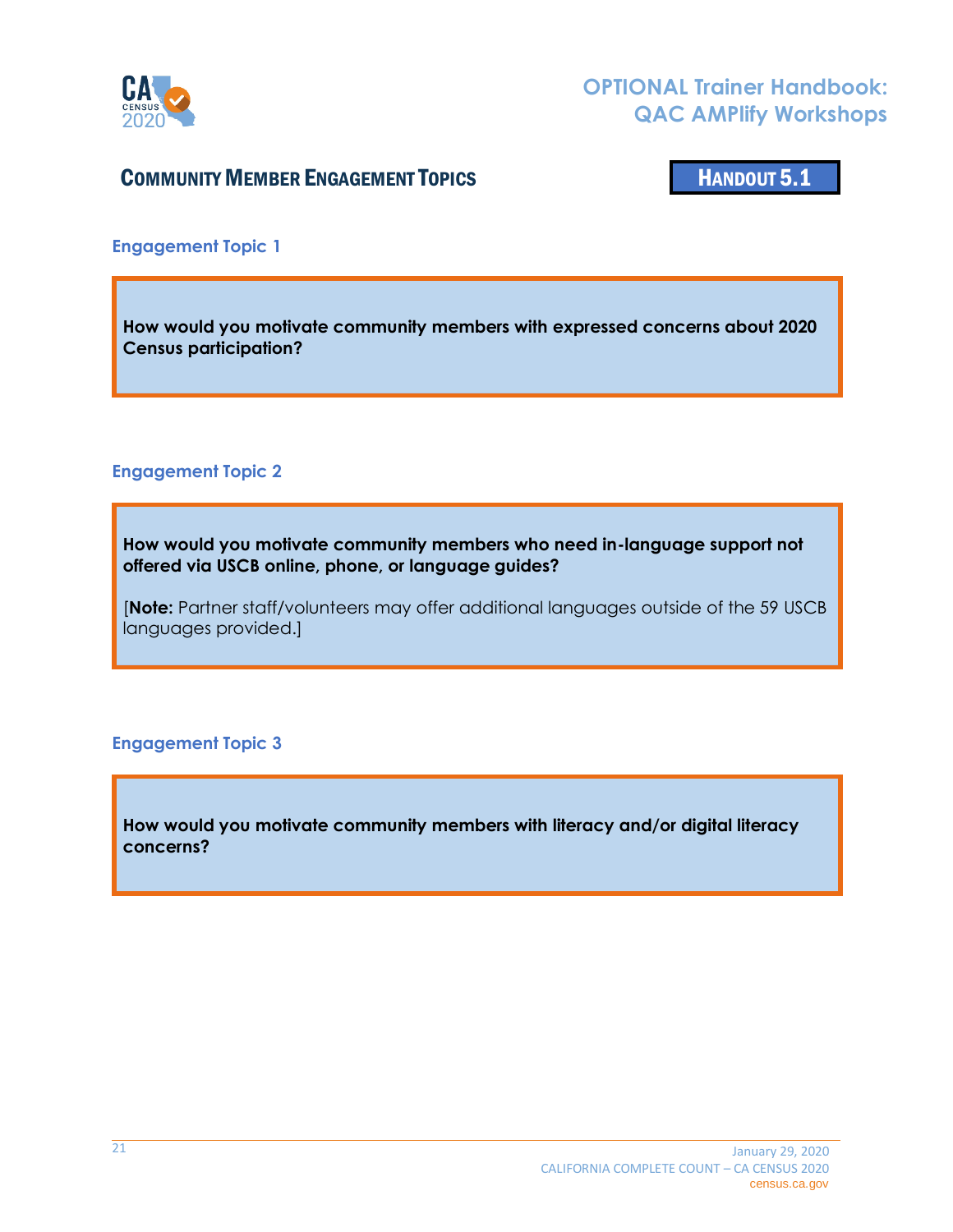

## MOTIVATIONAL TALKING POINTS NEWSTATE THE MANUSCRIPT OF THE MANUSCRIPT OF THE MANUSCRIPT OF THE MANUSCRIPT OF THE MANUSCRIPT OF THE MANUSCRIPT OF THE MANUSCRIPT OF THE MANUSCRIPT OF THE MANUSCRIPT OF THE MANUSCRIPT OF THE M

<span id="page-21-0"></span>

**Engagement Topic 1:** How would you motivate community members with expressed concerns about 2020 Census participation?

#### **Talking Point Example**

Did you know that Census data is used to determine the number of seats in the U.S. House of Representatives? A complete count amplifies our voices in Congress and helps create fairer and more diverse representation for us, our families, and our communities. The 2020 Census is safe, secure, and it takes about 10 minutes of your time to help secure funding for our community for the next 10 years. I am happy to provide a device workstation for you to complete the 2020 Census while you are here at our QAC.

**Engagement Topic 2:** How would you motivate community members who need inlanguage support not offered via USCB online, phone, or language guides? [**Note:** Partner staff/volunteers may offer additional languages outside of the 59 USCB languages provided.]

### **Talking Point Example**

*<State in the community member's language if available>*: Did you know that Census data is used to determine how much funding is given to school resources for our children and grandchildren? California schools receive over \$7 billion in federal funding. The 2020 Census is safe, secure, and it takes about 10 minutes of your time to help secure funding for our community for the next 10 years. I am happy to provide a device workstation for you and I can answer any questions you may have as you complete the 2020 Census online.

**Engagement Topic 3:** How would you motivate community members with literacy and/or digital literacy concerns?

### **Talking Point Example**

Did you know that Census data is used to determine funding for resources used by our families and loved ones, such as community parks, social services, health care, and childcare? Taking the Census is not just about counting people it is also counting for dollars. The 2020 Census is safe, secure, and it takes about 10 minutes of your time to help secure funding for our community for the next 10 years. You can take the 2020 Census over the phone. I am happy to provide a telephone station for you to talk to a USCB Call Center enumerator now while you are here at our QAC.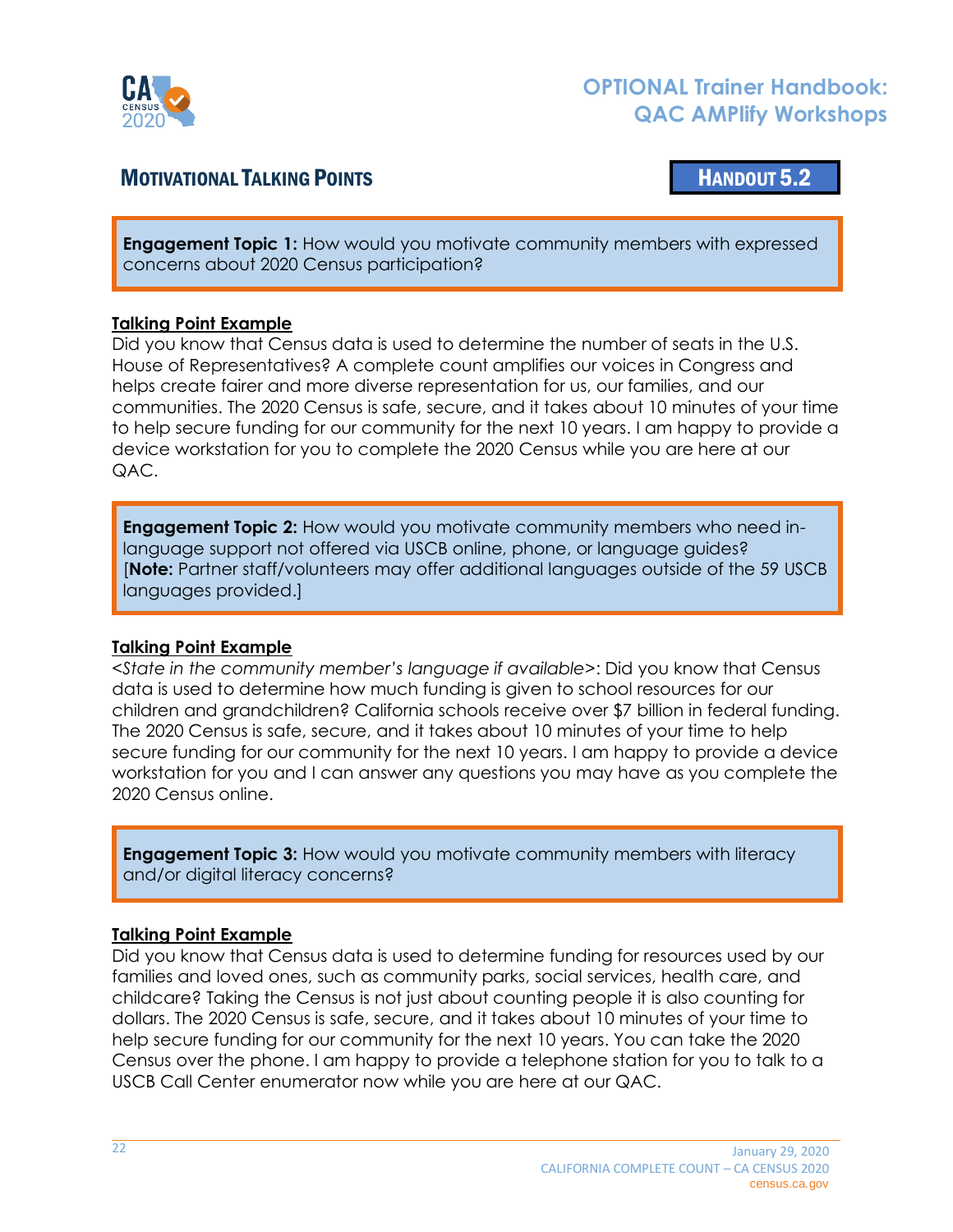

## "HOW CAN I HELP?" (60MINUTES) WORKSHOP 6

**Learning Outcome(s):** Model ways to assist and motivate community members at a Questionnaire Assistance Center (QAC).

#### **Additional Recommended Materials:**

- <span id="page-22-0"></span>• Engaging Community Members Tips handout (page 26)
- Community Members Engagement Topics handout (page 27)
- Flip chart with **new** motivational talking points from "How Would You Say This?" workshop
- Roleplay Scenario Script Example handout (page 28)
- Roleplay Scenario Assignments handout (page 29)

**Workshop Overview:** In this workshop, we will use active listening and motivational communications soft skills derived from the activities and group discussions in Modules 1-3, to model ways to engage, assist, and motivate community members at a QAC.

Introduce the workshop to participants by sharing the learning outcome(s) and workshop overview.

**Facilitator Note:** Remind participants that when they use active listening and motivational communications as they engage and assist community members, they will increase the number of community members who choose to complete the 2020 Census at the QAC.

Ask participants to look at the Engaging Community Members Tips handout that provides tips/steps to engage community members at a QAC.

Now let's look at some tips on how to engage and assist community members visiting a QAC.

Read each tip/step listed aloud with participants.

Ask the participants if they have any questions or comments about the tips/steps shared.

Inform participants that the next activity will be roleplaying to model ways to engage, assist, and motivate community members visiting a QAC.

**Facilitator Note:** The goal of this activity is to help participants use the engagement tips/steps discussed and the active listening and motivational communications skills they learned to model ways to engage and assist community members visiting a QAC.

Let's review the three community engagement topics and the motivational talking points you created for these topics during the "How Would You Say This?" workshop.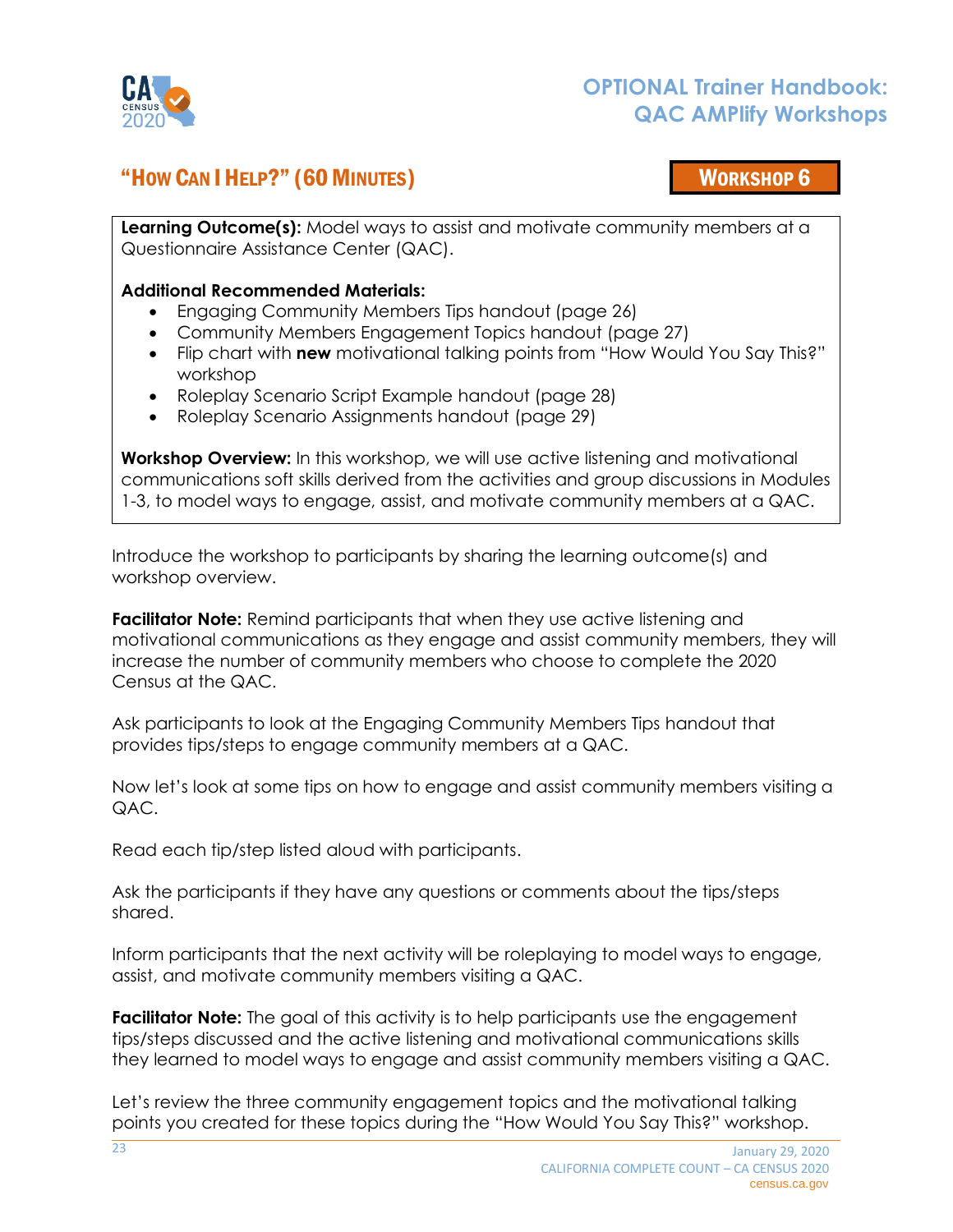

Ask participants to look at the Community Member Engagement Topics handout and review each topic with its associated talking point listed on the flip chart.

Now let's take a look at a scripted roleplay scenario example.

Ask participants to look at the Roleplay Scenario Script Example handout that provides an example of a QAC staff/volunteer member engaging and assisting a community member at a QAC.

Ask two participants to volunteer to read and enact the roleplay script in front of the class.

Ask the participants if they have any questions and clarify as needed.

Now let's practice some types of visitor interactions that may occur at a QAC with community members.

Ask participants to look at the Roleplay Scenario Assignments handout that provides three scenarios of community member interaction that QAC staff and volunteers may encounter when they are onsite.

- **Scenario 1**: Engaging, motivating, and assisting community members who need in-language help not available via the USCB's online and Call Center options for the 2020 Census questionnaire.
- **Scenario 2:** Engaging, motivating, and assisting community members with literacy or digital literacy concerns to complete the 2020 Census questionnaire.
- **Scenario 3:** Engaging, motivating, and assisting community members with expressed concerns (e.g. protection of information listed on the Census form or distrust of the government) about participating in the 2020 Census.

Ask participants to break into small groups of no more than four individuals. [**Facilitator Note:** Trainers may adjust this small grouping maximum based on trainer's preference and class size.]

**Facilitator Note:** Randomly assign a roleplay scenario to each small group. Try to provide groups near each other with different role play scenarios to limit peer influence.

Inform participants that when they are in small groups, two participants will play the role of a QAC staff/volunteer member and two participants will play the role of the community member. **Optional:** Participants playing the roles of staff/volunteer may refer to the Engaging Community Members Tips handout to help them model engaging, assisting, and motivating community members visiting a QAC. Once the initial roleplay scenario has concluded, the pairs in each small group will switch roles and repeat the roleplay.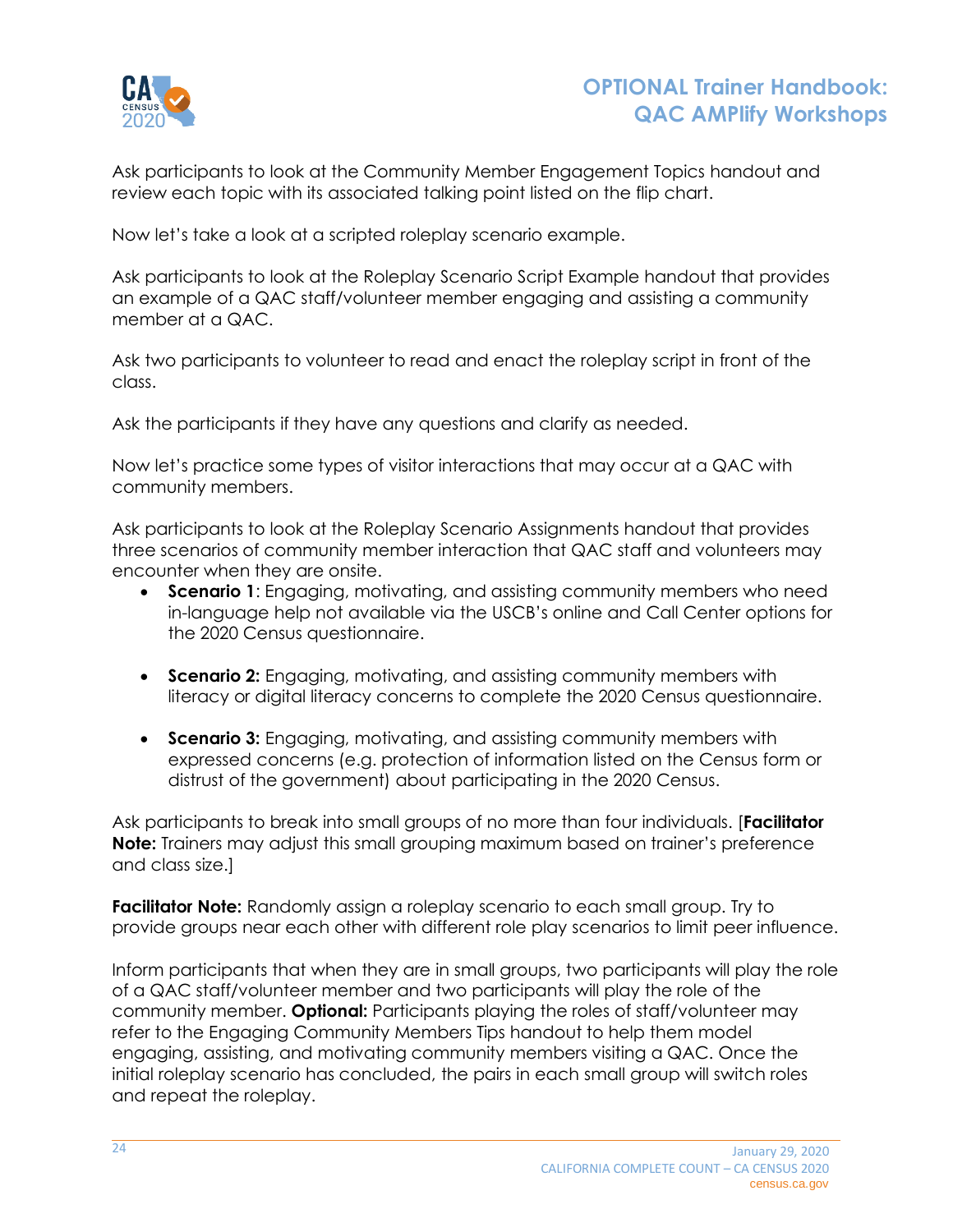

Ask participants if they have any questions about the instructions and clarify as needed.

After all groups have played the role of both a community member and a QAC staff/volunteer member, ask participants to return to their seats for a large group discussion.

#### **Then as a group discuss the following:**

- **1.** When you were a community member, what responses to your questions and what type of assistance made you feel safe and confident in sharing your information to complete the 2020 Census at the QAC?
- **2.** When you were a QAC staff/volunteer member:
	- a. How did you show community members that you were actively listening?
	- b. How did you motivate them?

Ask the participants if they have any last questions, items for follow-up, comments, or concerns. Clarify as needed.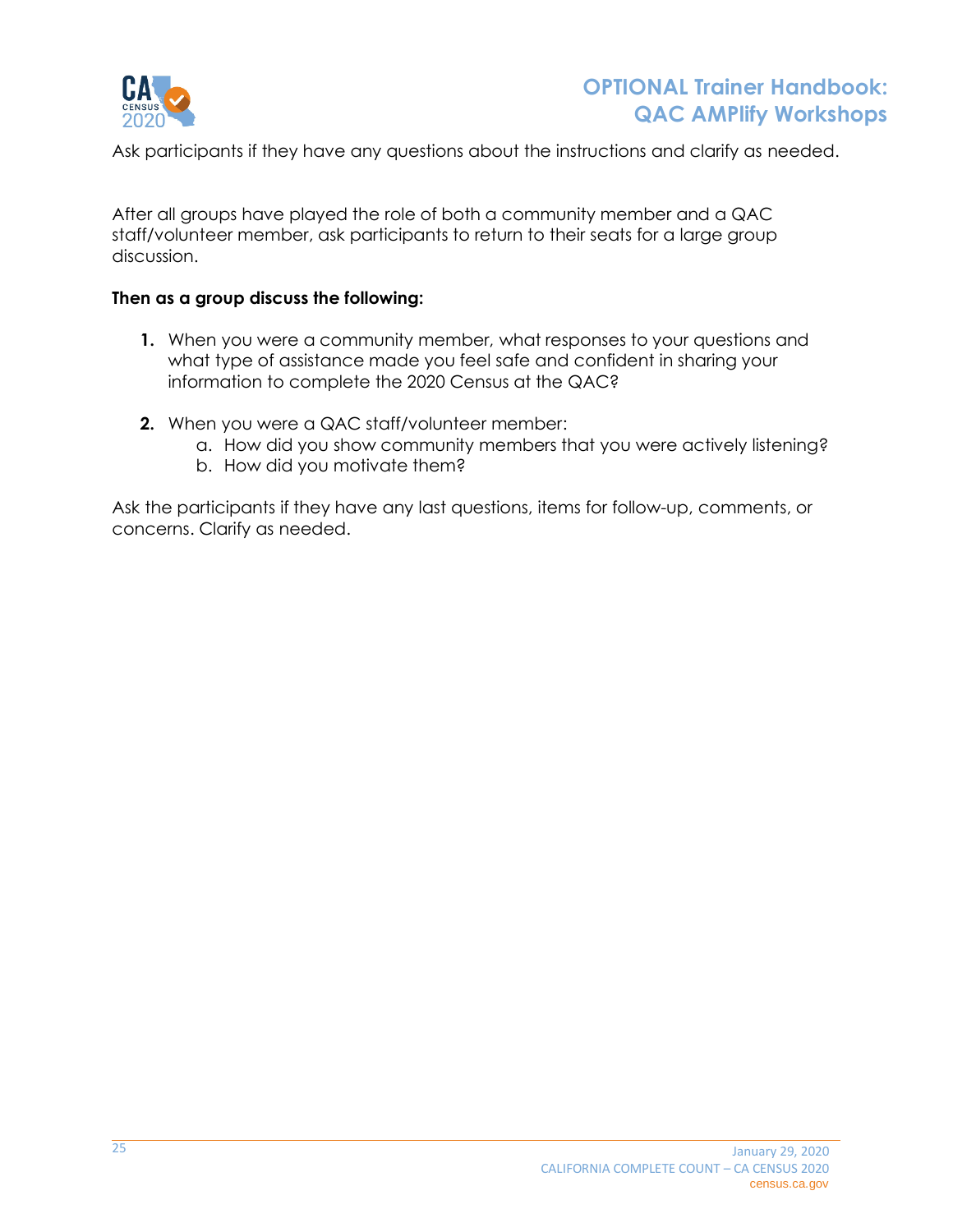

## ENGAGING COMMUNITY MEMBERS TIPS HANDOUT 6.1

<span id="page-25-0"></span>

**Step 1:** Greet members of the community as they arrive and introduce yourself.

**Step 2:** If a staff member/volunteer is not immediately available, encourage the community member to wait and direct them to a designated waiting area.

**Step 3:** Once a staff member/volunteer is available, greet the community member, introduce themselves, and ask how they can provide support for Census 2020.

- Ensure community member is offered in-language assistance as applicable (through staff, volunteers, or language guides).
- Ensure people with disabilities are offered accommodations as needed.

**Step 4:** Offer printed materials for community member to use as a tool as they respond individually and independently to the 2020 Census questionnaire (when community member is able to self-respond).

**Step 5:** Provide responses to all questions and validate with the community member that their questions or concerns have been fully addressed.

**Step 6:** If the community member has not completed their 2020 Census questionnaire, ask if they would like to complete it on site.

- **If no,** provide responses to any other questions related to Census 2020 and let the community member know that the QAC is an available resource should they need support in the future.
- **If yes,** offer available options and ask for their preference for completing the questionnaire.

**Step 7:** Provide the community member with the right equipment (e.g. computer/phone). Ensure the USCB phone number is provided or the link to USCB is clicked.

**Step 8:** Provide privacy while the community member completes the 2020 Census questionnaire. Inform them that you are available if they have questions while completing the form.

**Step 9:** Should an individual request assistance, you may enter or help to enter an individual's response if needed. (See protocol on page 20 of the QAC/QAK Guide).

**Step 10:** Once a community member has completed their 2020 Census questionnaire, encourage them to share the importance of the 2020 Census with friends, neighbors, family and coworkers, and refer anyone needing supporting to a QAC.

**Step 11:** Thank the community member for their time.

**Step 12:** Complete Visitor Interaction Form and submit to your Census lead and/or Census contracted partner.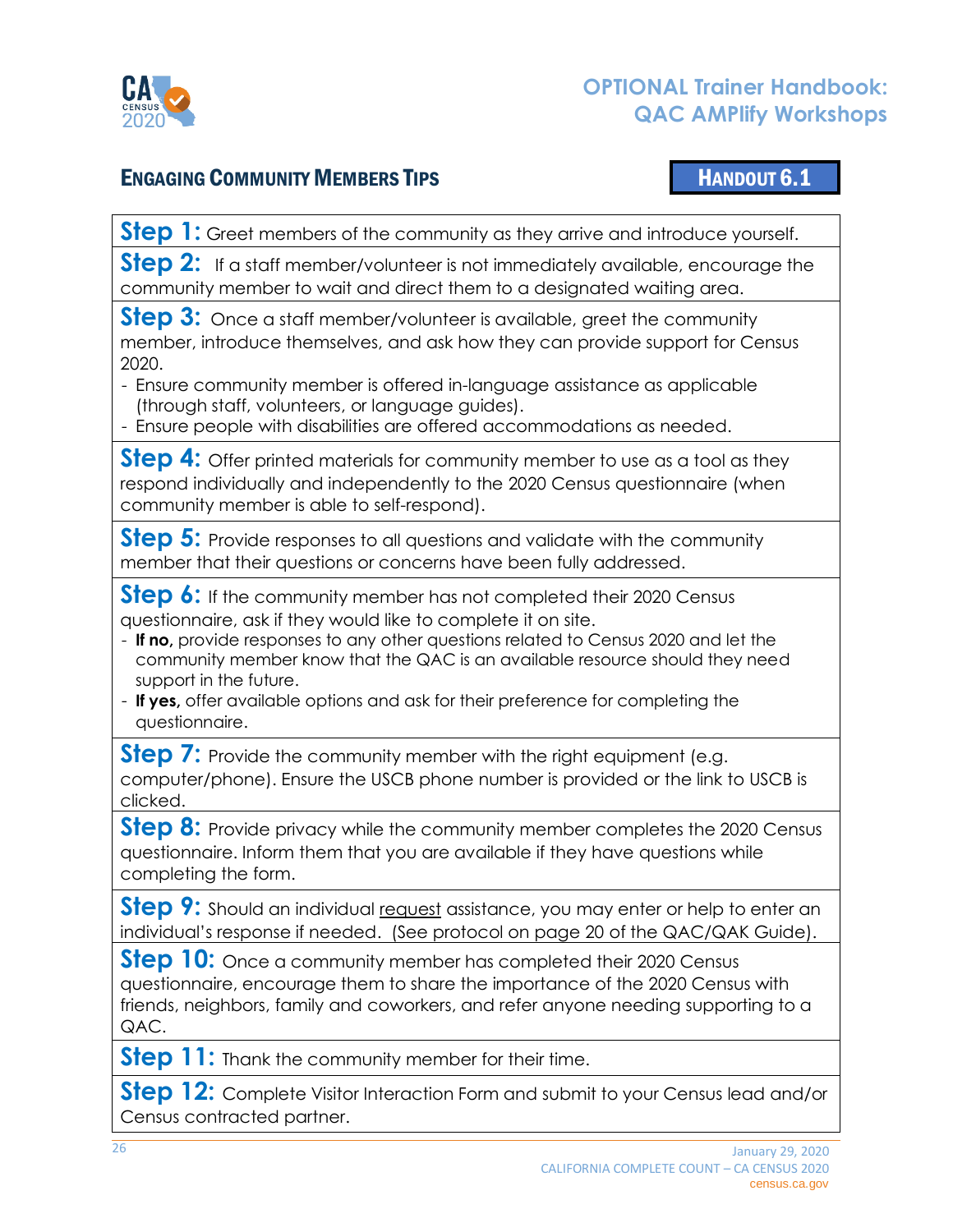

## **COMMUNITY MEMBER ENGAGEMENT TOPICS FOR A SET AND SET AND SET AND THE HANDOUT 6.2**

<span id="page-26-0"></span>

**Engagement Topic 1**

**How would you motivate community members with expressed concerns about 2020 Census participation?**

#### **Engagement Topic 2**

**How would you motivate community members who need in-language support not offered via USCB online, phone, or language guides?**

[**Note:** Partner staff/volunteers may offer additional languages outside of the 59 USCB languages provided.]

#### **Engagement Topic 3**

**How would you motivate community members with literacy and/or digital literacy concerns?**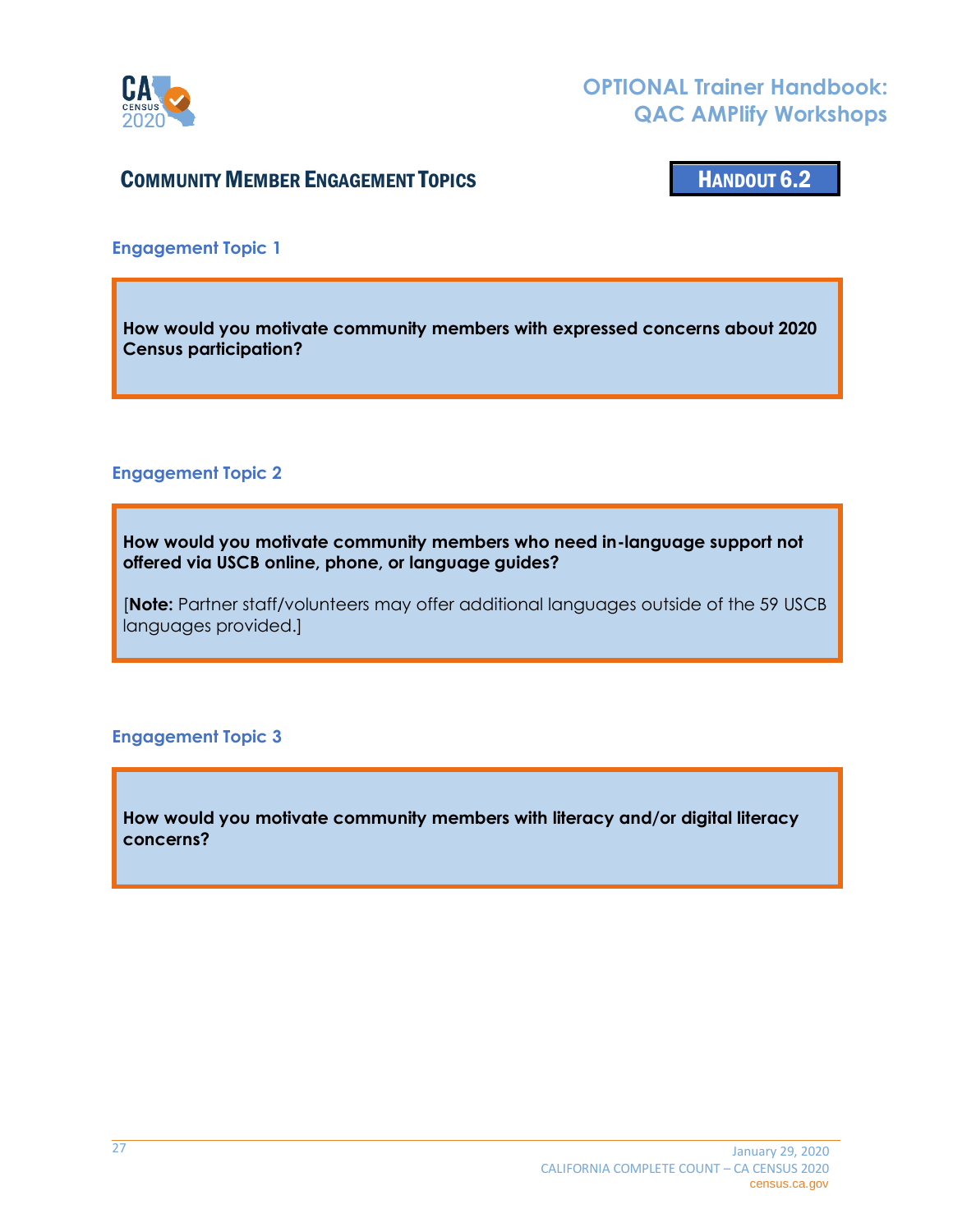

## <span id="page-27-0"></span>ROLEPLAY SCENARIO SCRIPT EXAMPLE **And Contact Contact Contact Contact Contact Contact Contact Contact Contact Contact Contact Contact Contact Contact Contact Contact Contact Contact Contact Contact Contact Contact Contact**

**Scenario: In-Language Assistance (Available via USCB)**

**QAC Staff/Volunteer:** Hello. Thank you for visiting our QAC today. My name is \_\_\_\_. I work with *<state Contracted Partner Organization Name>*. How can I help you?

**Community Member:** *<Individual communicates they need in-language assistance and states a language that is available via the USCB online or Call Center options).>*

**QAC Staff/Volunteer:** *<Ask the community member using in-language>:* Would you like to learn what the 2020 Census means to you and your community?

*< If the community member says "Yes," then ask them>:* What community resources do you like to use or visit? *<Once the community member answers, share how the Census helps determine funding for some or all of these resources. Example: The community member shares that they like to visit local parks and use the library. You can share that the Census determines funding for community parks and libraries, so completing the 2020 Census today at the QAC will help the community receive money to maintain these important resources.>*

*<Ask the community member>:* Would you like to complete the 2020 Census today? It will only take about 10 minutes of your time and I am here to help you if needed.

*< If the community member says "Yes," then say>:* Good news! The 2020 Census is available online or over the phone in your *<State the community member's inlanguage needed>*. Do you want to complete the 2020 Census online or over the phone? *<Note: Staff/volunteers should offer what option is available at the QAC.>*

*< If the community member chooses the online option, then say>:* Thank you for participating in the 2020 Census. I can provide a workstation in *<state in-language for community member>* for you to use to complete the 2020 Census questionnaire online. Please follow me to a device workstation. If you have any questions while you are completing the 2020 Census questionnaire online, please feel free to come see me and I will see how I can help you. *<Step away from the device workstation to provide the community member with privacy.>*

*< If the community member chooses the phone option, then say>:* Thank you for participating in the 2020 Census. I can provide a telephone workstation for you and provide you with the call-in number for *<State community member's in-language needed>*. Please follow me to a telephone workstation. *<Wait with the community member until a U.S. Census Bureau representative is on the phone, then maintain some distancing from the telephone workstation to provide the community member with privacy.>*